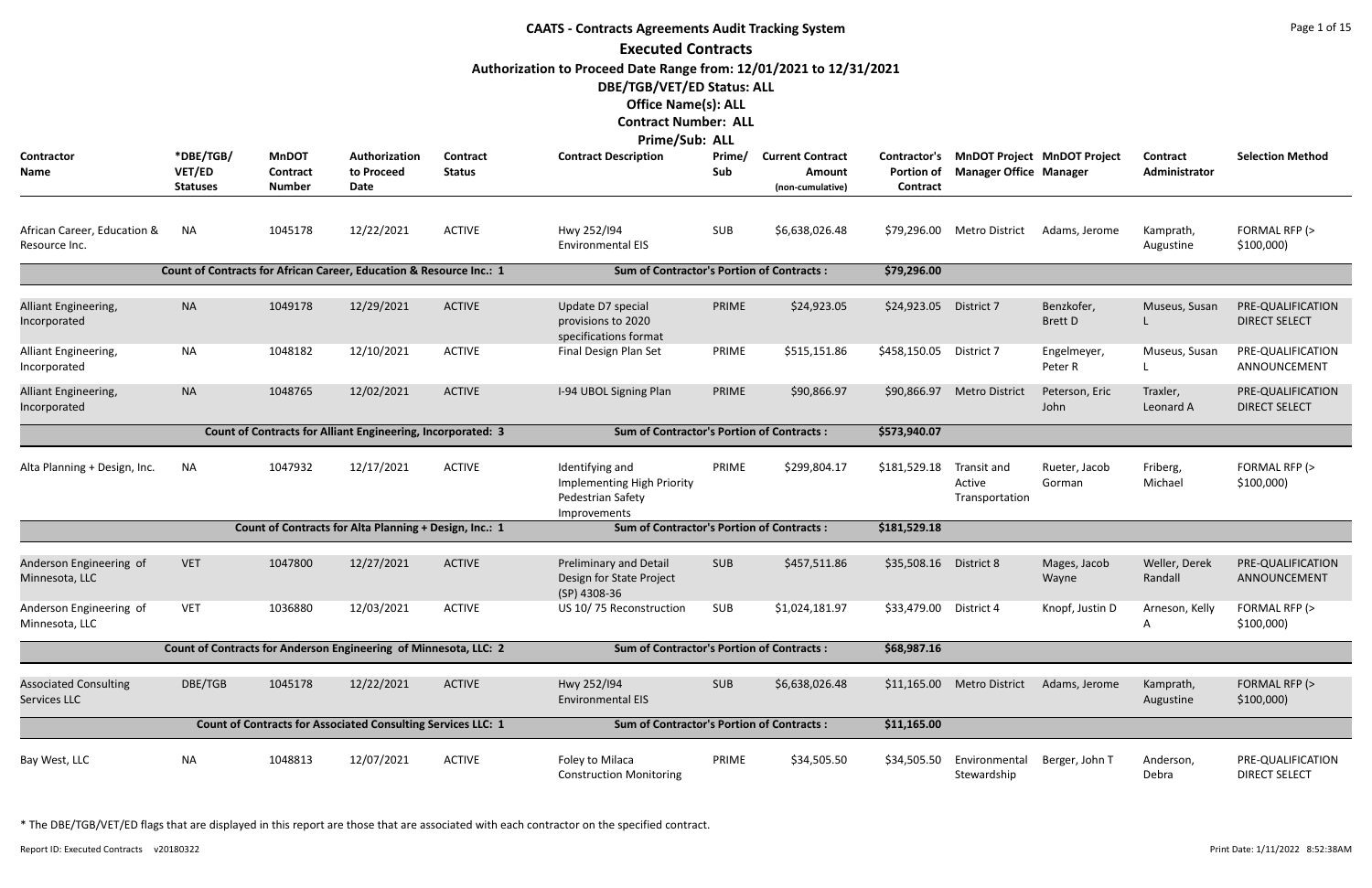| <b>CAATS - Contracts Agreements Audit Tracking System</b> |                                        |                                           |                                                             |                                  |                                                                                                                                                              |               |                                                       |                                                             |                               |                                    |                           |                                           |  |
|-----------------------------------------------------------|----------------------------------------|-------------------------------------------|-------------------------------------------------------------|----------------------------------|--------------------------------------------------------------------------------------------------------------------------------------------------------------|---------------|-------------------------------------------------------|-------------------------------------------------------------|-------------------------------|------------------------------------|---------------------------|-------------------------------------------|--|
|                                                           |                                        |                                           |                                                             |                                  | <b>Executed Contracts</b>                                                                                                                                    |               |                                                       |                                                             |                               |                                    |                           |                                           |  |
|                                                           |                                        |                                           |                                                             |                                  | Authorization to Proceed Date Range from: 12/01/2021 to 12/31/2021                                                                                           |               |                                                       |                                                             |                               |                                    |                           |                                           |  |
|                                                           |                                        |                                           |                                                             |                                  | DBE/TGB/VET/ED Status: ALL                                                                                                                                   |               |                                                       |                                                             |                               |                                    |                           |                                           |  |
|                                                           |                                        |                                           |                                                             |                                  | <b>Office Name(s): ALL</b>                                                                                                                                   |               |                                                       |                                                             |                               |                                    |                           |                                           |  |
|                                                           |                                        |                                           |                                                             |                                  | <b>Contract Number: ALL</b>                                                                                                                                  |               |                                                       |                                                             |                               |                                    |                           |                                           |  |
|                                                           |                                        |                                           |                                                             |                                  | Prime/Sub: ALL                                                                                                                                               |               |                                                       |                                                             |                               |                                    |                           |                                           |  |
| <b>Contractor</b><br><b>Name</b>                          | *DBE/TGB/<br>VET/ED<br><b>Statuses</b> | <b>MnDOT</b><br>Contract<br><b>Number</b> | Authorization<br>to Proceed<br>Date                         | <b>Contract</b><br><b>Status</b> | <b>Contract Description</b>                                                                                                                                  | Prime/<br>Sub | <b>Current Contract</b><br>Amount<br>(non-cumulative) | <b>Contractor's</b><br><b>Portion of</b><br><b>Contract</b> | <b>Manager Office Manager</b> | <b>MnDOT Project MnDOT Project</b> | Contract<br>Administrator | <b>Selection Method</b>                   |  |
| Bay West, LLC                                             | <b>NA</b>                              | 1048860                                   | 12/02/2021                                                  | <b>ACTIVE</b>                    | <b>Hermantown Parcel</b><br>Regulated Waste Removal,<br>Well Sealing, and<br>Subsurface Sewage<br><b>Treatment System Closure</b><br>for Building Demolition | PRIME         | \$65,691.66                                           | \$43,881.66                                                 | Environmental<br>Stewardship  | Allen-Murley,<br>Summer Sara       | Anderson,<br>Debra        | PRE-QUALIFICATION<br><b>DIRECT SELECT</b> |  |
|                                                           |                                        |                                           | <b>Count of Contracts for Bay West, LLC: 2</b>              |                                  | <b>Sum of Contractor's Portion of Contracts:</b>                                                                                                             |               |                                                       | \$78,387.16                                                 |                               |                                    |                           |                                           |  |
| Bolton & Menk, Inc.                                       | <b>NA</b>                              | 1048601                                   | 12/27/2021                                                  | <b>ACTIVE</b>                    | <b>Robert Street</b><br>Communication and<br>Engagement                                                                                                      | SUB           | \$434,857.40                                          | \$113,490.80                                                | <b>Metro District</b>         | Walker, Kevin<br>Wayne             | Hebert, Joshua<br>Phillip | PRE-QUALIFICATION<br>ANNOUNCEMENT         |  |
| Bolton & Menk, Inc.                                       | <b>NA</b>                              | 1045178                                   | 12/22/2021                                                  | <b>ACTIVE</b>                    | Hwy 252/194<br><b>Environmental EIS</b>                                                                                                                      | SUB           | \$6,638,026.48                                        | \$2,330,270.98                                              | <b>Metro District</b>         | Adams, Jerome                      | Kamprath,<br>Augustine    | FORMAL RFP (><br>\$100,000                |  |
| Bolton & Menk, Inc.                                       | <b>NA</b>                              | 1044765                                   | 12/22/2021                                                  | <b>ACTIVE</b>                    | US 52 at Goodhue CSAH 7<br>Interchange Planning &<br>Environmental Linkage<br>(PEL) Study                                                                    | <b>SUB</b>    | \$661,658.54                                          | \$193,661.24                                                | District 6                    | Austin, Thomas<br>W                | Sayeweh,<br>Prentiss      | PRE-QUALIFICATION<br>ANNOUNCEMENT         |  |
| Bolton & Menk, Inc.                                       | <b>NA</b>                              | 1047002                                   | 12/07/2021                                                  | <b>ACTIVE</b>                    | Detail Design Review for<br>State Project (SP) 8706-89                                                                                                       | PRIME         | \$147,238.70                                          | \$147,238.70                                                | District 8                    | Flaten, Lowell                     | Weller, Derek<br>Randall  | PRE-QUALIFICATION<br>ANNOUNCEMENT         |  |
|                                                           |                                        |                                           | Count of Contracts for Bolton & Menk, Inc.: 4               |                                  | <b>Sum of Contractor's Portion of Contracts:</b>                                                                                                             |               |                                                       | \$2,784,661.72                                              |                               |                                    |                           |                                           |  |
| <b>Booth Management</b><br>Consulting, LLC                | NA                                     | 1046307                                   | 12/23/2021                                                  | <b>ACTIVE</b>                    | Subrecipient Indirect Cost<br>Review and Rate<br>Negotiation                                                                                                 | PRIME         | \$589,976.00                                          | \$589,976.00                                                | Financial<br>Management       | Peters, Kelli Jo                   | Duran, Ashley<br>Marie    | FORMAL RFP (><br>\$100,000                |  |
|                                                           |                                        |                                           | Count of Contracts for Booth Management Consulting, LLC: 1  |                                  | <b>Sum of Contractor's Portion of Contracts:</b>                                                                                                             |               |                                                       | \$589,976.00                                                |                               |                                    |                           |                                           |  |
| <b>Braun Intertec Corporation</b>                         | <b>NA</b>                              | 1048825                                   | 12/09/2021                                                  | <b>ACTIVE</b>                    | <b>Elk River COC Construction</b><br>Monitoring                                                                                                              | PRIME         | \$38,771.00                                           | \$38,771.00                                                 | Environmental<br>Stewardship  | Berger, John T                     | Anderson,<br>Debra        | PRE-QUALIFICATION<br><b>DIRECT SELECT</b> |  |
|                                                           |                                        |                                           | <b>Count of Contracts for Braun Intertec Corporation: 1</b> |                                  | <b>Sum of Contractor's Portion of Contracts:</b>                                                                                                             |               |                                                       | \$38,771.00                                                 |                               |                                    |                           |                                           |  |
| CM Valuation, Corp.                                       | DBE/TGB                                | 1049112                                   | 12/28/2021                                                  | <b>ACTIVE</b>                    | ROW Appraisal 494<br>Corridor between<br>Highways 77 and 100                                                                                                 | PRIME         | \$15,000.00                                           | \$15,000.00                                                 | <b>Metro District</b>         | Mascari, John C                    | Kamprath,<br>Augustine    | PRE-QUALIFICATION<br><b>DIRECT SELECT</b> |  |
|                                                           |                                        |                                           | Count of Contracts for CM Valuation, Corp.: 1               |                                  | <b>Sum of Contractor's Portion of Contracts:</b>                                                                                                             |               |                                                       | \$15,000.00                                                 |                               |                                    |                           |                                           |  |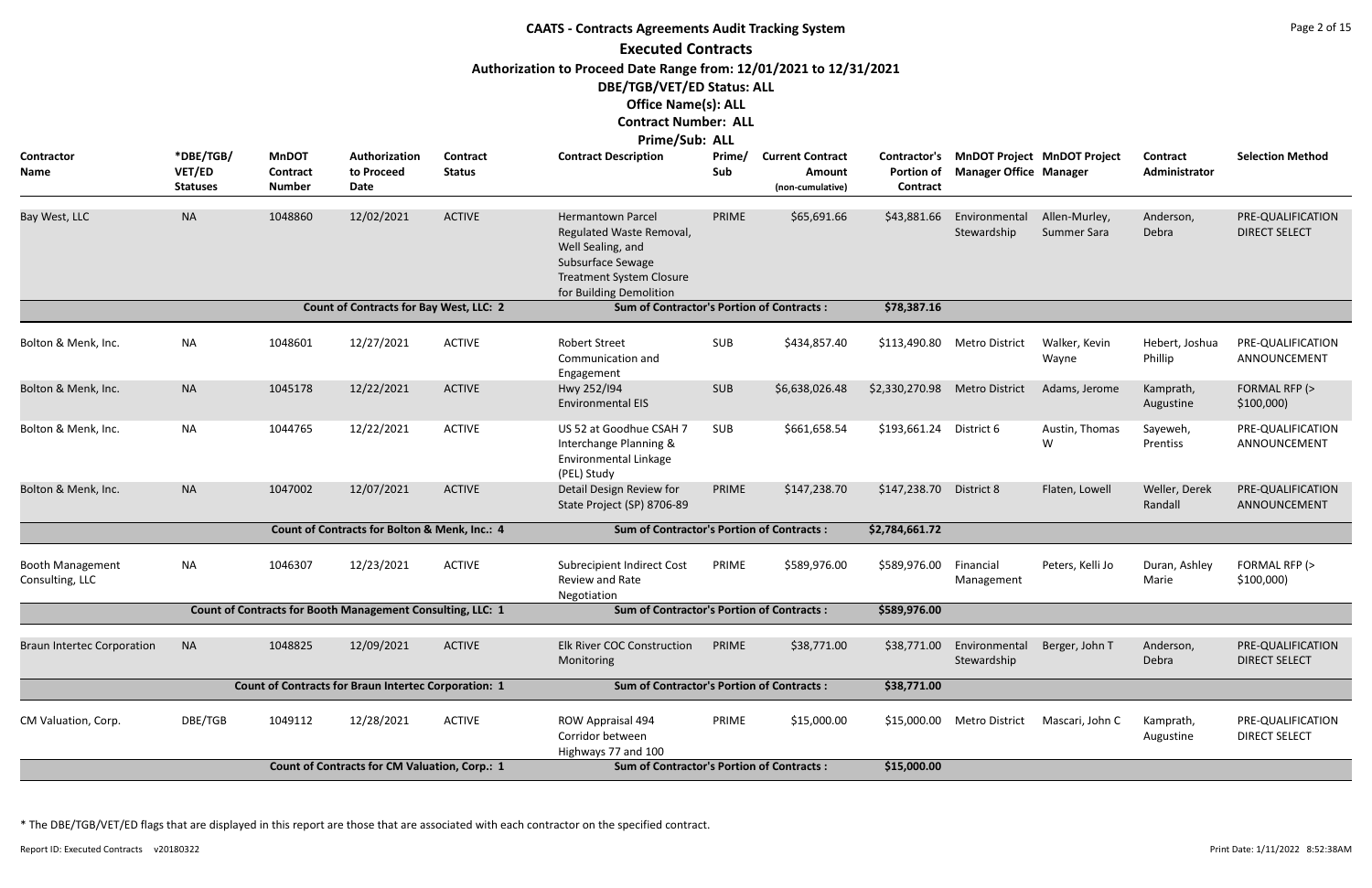|                                                                                                                              | <b>CAATS - Contracts Agreements Audit Tracking System</b> |                                                  |                                                                           |                           |                                                                                                                                                                            |               |                                                       |                               |                                                                           |                          |                                  |                                           |  |
|------------------------------------------------------------------------------------------------------------------------------|-----------------------------------------------------------|--------------------------------------------------|---------------------------------------------------------------------------|---------------------------|----------------------------------------------------------------------------------------------------------------------------------------------------------------------------|---------------|-------------------------------------------------------|-------------------------------|---------------------------------------------------------------------------|--------------------------|----------------------------------|-------------------------------------------|--|
|                                                                                                                              |                                                           |                                                  |                                                                           |                           | <b>Executed Contracts</b>                                                                                                                                                  |               |                                                       |                               |                                                                           |                          |                                  |                                           |  |
|                                                                                                                              |                                                           |                                                  |                                                                           |                           | Authorization to Proceed Date Range from: 12/01/2021 to 12/31/2021                                                                                                         |               |                                                       |                               |                                                                           |                          |                                  |                                           |  |
|                                                                                                                              |                                                           |                                                  |                                                                           |                           | DBE/TGB/VET/ED Status: ALL                                                                                                                                                 |               |                                                       |                               |                                                                           |                          |                                  |                                           |  |
|                                                                                                                              |                                                           |                                                  |                                                                           |                           | <b>Office Name(s): ALL</b>                                                                                                                                                 |               |                                                       |                               |                                                                           |                          |                                  |                                           |  |
|                                                                                                                              |                                                           |                                                  |                                                                           |                           | <b>Contract Number: ALL</b>                                                                                                                                                |               |                                                       |                               |                                                                           |                          |                                  |                                           |  |
|                                                                                                                              |                                                           |                                                  |                                                                           |                           | <b>Prime/Sub: ALL</b>                                                                                                                                                      |               |                                                       |                               |                                                                           |                          |                                  |                                           |  |
| Contractor<br>Name                                                                                                           | *DBE/TGB/<br>VET/ED<br><b>Statuses</b>                    | <b>MnDOT</b><br><b>Contract</b><br><b>Number</b> | Authorization<br>to Proceed<br>Date                                       | Contract<br><b>Status</b> | <b>Contract Description</b>                                                                                                                                                | Prime/<br>Sub | <b>Current Contract</b><br>Amount<br>(non-cumulative) | <b>Portion of</b><br>Contract | Contractor's MnDOT Project MnDOT Project<br><b>Manager Office Manager</b> |                          | <b>Contract</b><br>Administrator | <b>Selection Method</b>                   |  |
| Commonwealth Heritage<br>Group, Inc.                                                                                         | <b>NA</b>                                                 | 1048728                                          | 12/07/2021                                                                | <b>ACTIVE</b>             | Geomorphology Study for<br><b>Blatnik Bridge Alternatives</b><br><b>Study Project</b>                                                                                      | PRIME         | \$45,669.20                                           | \$45,669.20                   | Environmental<br>Stewardship                                              | Abel, Elizabeth<br>Jean  | Wong, Dennis                     | PRE-QUALIFICATION<br><b>DIRECT SELECT</b> |  |
|                                                                                                                              |                                                           |                                                  | Count of Contracts for Commonwealth Heritage Group, Inc.: 1               |                           | <b>Sum of Contractor's Portion of Contracts:</b>                                                                                                                           |               |                                                       | \$45,669.20                   |                                                                           |                          |                                  |                                           |  |
| Community Design Group,<br>Inc.                                                                                              | DBE/TGB                                                   | 1036880                                          | 12/03/2021                                                                | <b>ACTIVE</b>             | US 10/75 Reconstruction                                                                                                                                                    | SUB           | \$1,024,181.97                                        | \$15,000.00                   | District 4                                                                | Knopf, Justin D          | Arneson, Kelly<br>A              | FORMAL RFP (><br>\$100,000                |  |
|                                                                                                                              |                                                           |                                                  | Count of Contracts for Community Design Group, Inc.: 1                    |                           | <b>Sum of Contractor's Portion of Contracts:</b>                                                                                                                           |               |                                                       | \$15,000.00                   |                                                                           |                          |                                  |                                           |  |
| <b>Construction Administration</b><br>Services LLC                                                                           | DBE/TGB                                                   | 1048182                                          | 12/10/2021                                                                | <b>ACTIVE</b>             | Final Design Plan Set                                                                                                                                                      | <b>SUB</b>    | \$515,151.86                                          | \$5,938.20                    | District 7                                                                | Engelmeyer,<br>Peter R   | Museus, Susan                    | PRE-QUALIFICATION<br>ANNOUNCEMENT         |  |
|                                                                                                                              |                                                           |                                                  | <b>Count of Contracts for Construction Administration Services LLC: 1</b> |                           | <b>Sum of Contractor's Portion of Contracts:</b>                                                                                                                           |               |                                                       | \$5,938.20                    |                                                                           |                          |                                  |                                           |  |
| <b>CPMI LLC</b>                                                                                                              | NA                                                        | 1044223                                          | 12/17/2021                                                                | <b>ACTIVE</b>             | <b>MnDOT Training Center</b><br>Master Plan                                                                                                                                | <b>SUB</b>    | \$293,942.08                                          |                               | \$22,953.92 Maintenance                                                   | Schilling, David<br>A    | Anderson,<br>Debra               | FORMAL RFP (><br>\$100,000                |  |
|                                                                                                                              |                                                           |                                                  | <b>Count of Contracts for CPMI LLC: 1</b>                                 |                           | <b>Sum of Contractor's Portion of Contracts:</b>                                                                                                                           |               |                                                       | \$22,953.92                   |                                                                           |                          |                                  |                                           |  |
| CTC & Associates, LLC                                                                                                        | <b>NA</b>                                                 | 1048928                                          | 12/29/2021                                                                | <b>ACTIVE</b>             | Communication<br>Coordination and<br><b>Reporting for Continuous</b><br><b>Asphalt Mixture</b><br><b>Compaction Assessment</b><br><b>Using Density Profiling</b><br>System | PRIME         | \$69,403.68                                           |                               | \$69,403.68 Research and<br>Innovation                                    | Sindt, Matthew<br>George | Friberg,<br>Michael              | PRE-QUALIFICATION<br><b>DIRECT SELECT</b> |  |
|                                                                                                                              |                                                           |                                                  | Count of Contracts for CTC & Associates, LLC: 1                           |                           | <b>Sum of Contractor's Portion of Contracts:</b>                                                                                                                           |               |                                                       | \$69,403.68                   |                                                                           |                          |                                  |                                           |  |
| Cuningham Group<br>Architecture, Inc.                                                                                        | NA                                                        | 1044223                                          | 12/17/2021                                                                | <b>ACTIVE</b>             | <b>MnDOT Training Center</b><br>Master Plan                                                                                                                                | PRIME         | \$293,942.08                                          | \$140,508.37                  | Maintenance                                                               | Schilling, David         | Anderson,<br>Debra               | FORMAL RFP (><br>\$100,000                |  |
|                                                                                                                              |                                                           |                                                  | Count of Contracts for Cuningham Group Architecture, Inc.: 1              |                           | <b>Sum of Contractor's Portion of Contracts:</b>                                                                                                                           |               |                                                       | \$140,508.37                  |                                                                           |                          |                                  |                                           |  |
| Deco Cultural Services L. L. C.                                                                                              | <b>DBE</b>                                                | 1048905                                          | 12/23/2021                                                                | <b>ACTIVE</b>             | Architectural History Phase<br>I and Phase II Survey of<br>Marshall                                                                                                        | PRIME         | \$68,564.00                                           | \$68,564.00                   | Environmental<br>Stewardship                                              | Atwood<br>Hatzenbuhler,  | Wong, Dennis                     | PRE-QUALIFICATION<br><b>DIRECT SELECT</b> |  |
| Count of Contracts for Deco Cultural Services L. L. C.: 1<br><b>Sum of Contractor's Portion of Contracts:</b><br>\$68,564.00 |                                                           |                                                  |                                                                           |                           |                                                                                                                                                                            |               |                                                       |                               |                                                                           |                          |                                  |                                           |  |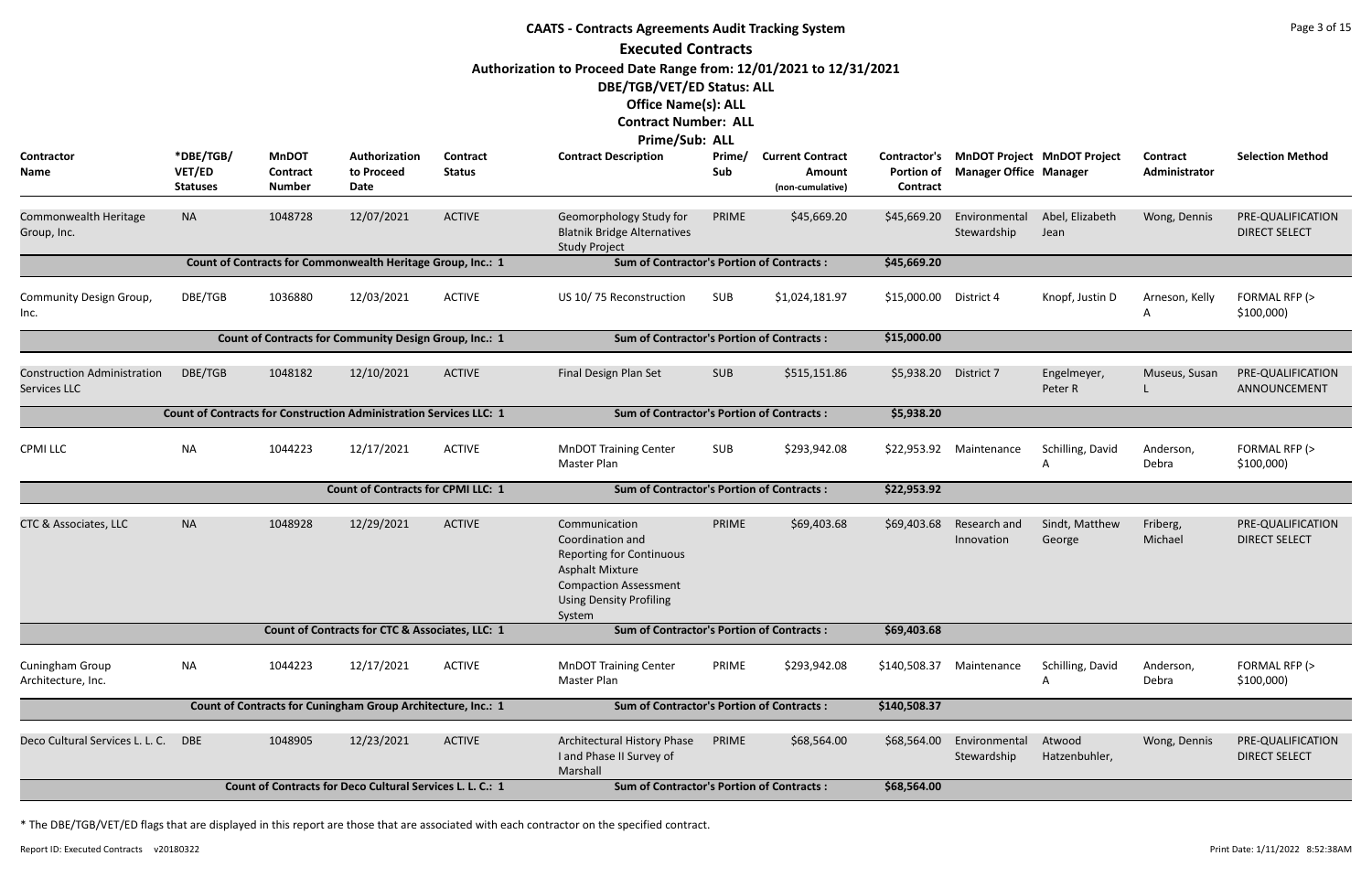| <b>CAATS - Contracts Agreements Audit Tracking System</b>                                                                                                                                                                   |                                        |                                                  |                                                                      |                           |                                                                                             |               |                                                              |                               |                               |                                 |                                  |                                               |  |
|-----------------------------------------------------------------------------------------------------------------------------------------------------------------------------------------------------------------------------|----------------------------------------|--------------------------------------------------|----------------------------------------------------------------------|---------------------------|---------------------------------------------------------------------------------------------|---------------|--------------------------------------------------------------|-------------------------------|-------------------------------|---------------------------------|----------------------------------|-----------------------------------------------|--|
|                                                                                                                                                                                                                             |                                        |                                                  |                                                                      |                           | <b>Executed Contracts</b>                                                                   |               |                                                              |                               |                               |                                 |                                  |                                               |  |
| Authorization to Proceed Date Range from: 12/01/2021 to 12/31/2021<br>DBE/TGB/VET/ED Status: ALL<br><b>Office Name(s): ALL</b><br><b>Contract Number: ALL</b><br>Prime/Sub: ALL<br>Contractor's MnDOT Project MnDOT Project |                                        |                                                  |                                                                      |                           |                                                                                             |               |                                                              |                               |                               |                                 |                                  |                                               |  |
| <b>Contractor</b><br><b>Name</b>                                                                                                                                                                                            | *DBE/TGB/<br>VET/ED<br><b>Statuses</b> | <b>MnDOT</b><br><b>Contract</b><br><b>Number</b> | Authorization<br>to Proceed<br>Date                                  | Contract<br><b>Status</b> | <b>Contract Description</b>                                                                 | Prime/<br>Sub | <b>Current Contract</b><br><b>Amount</b><br>(non-cumulative) | <b>Portion of</b><br>Contract | <b>Manager Office Manager</b> |                                 | <b>Contract</b><br>Administrator | <b>Selection Method</b>                       |  |
| Design Tree Engineering, Inc.                                                                                                                                                                                               | <b>NA</b>                              | 1048885                                          | 12/17/2021                                                           | <b>ACTIVE</b>             | <b>MnROAD Expansion</b>                                                                     | SUB           | \$89,852.00                                                  | \$33,000.00                   | Maintenance                   | Jones, David<br>Rhys            | Anderson,<br>Debra               | <b>CERTIFIED LIST</b><br><b>DIRECT SELECT</b> |  |
|                                                                                                                                                                                                                             |                                        |                                                  | Count of Contracts for Design Tree Engineering, Inc.: 1              |                           | <b>Sum of Contractor's Portion of Contracts:</b>                                            |               |                                                              | \$33,000.00                   |                               |                                 |                                  |                                               |  |
| <b>Diversified Real Estate</b><br>Services, Inc.                                                                                                                                                                            | <b>NA</b>                              | 1049140                                          | 12/23/2021                                                           | <b>ACTIVE</b>             | Real Estate Appraisals for<br><b>TH 94</b>                                                  | PRIME         | \$4,000.00                                                   | \$4,000.00                    | <b>Metro District</b>         | Mascari, John C                 | Thurner,<br>Jodeen P             | <b>DIRECT SELECT</b>                          |  |
| <b>Diversified Real Estate</b><br>Services, Inc.                                                                                                                                                                            | <b>NA</b>                              | 1049162                                          | 12/23/2021                                                           | <b>ACTIVE</b>             | TH41 Real Estate Appraisals                                                                 | PRIME         | \$9,500.00                                                   | \$9,500.00                    | <b>Metro District</b>         | Mascari, John C                 | Hebert, Joshua<br>Phillip        | PRE-QUALIFICATION<br><b>DIRECT SELECT</b>     |  |
|                                                                                                                                                                                                                             |                                        |                                                  | Count of Contracts for Diversified Real Estate Services, Inc.: 2     |                           | <b>Sum of Contractor's Portion of Contracts:</b>                                            |               |                                                              | \$13,500.00                   |                               |                                 |                                  |                                               |  |
| Dylan R. Jennings                                                                                                                                                                                                           | <b>NA</b>                              | 1047265                                          | 12/03/2021                                                           | <b>ACTIVE</b>             | <b>Traditional Cultural</b><br>Resources Survey and<br>Ethnographic Study                   | <b>SUB</b>    | \$116,105.51                                                 |                               | <b>Tribal Affairs</b>         | Martin, Teresa<br>Mary Halloran | Wong, Dennis                     | <b>JOINT POWER</b>                            |  |
|                                                                                                                                                                                                                             |                                        |                                                  | <b>Count of Contracts for Dylan R. Jennings: 1</b>                   |                           | <b>Sum of Contractor's Portion of Contracts:</b>                                            |               |                                                              |                               |                               |                                 |                                  |                                               |  |
| EVS, Inc.                                                                                                                                                                                                                   | DBE/TGB                                | 1044223                                          | 12/17/2021                                                           | <b>ACTIVE</b>             | <b>MnDOT Training Center</b><br>Master Plan                                                 | SUB           | \$293,942.08                                                 | \$12,252.41                   | Maintenance                   | Schilling, David<br>A           | Anderson,<br>Debra               | FORMAL RFP (><br>\$100,000                    |  |
|                                                                                                                                                                                                                             |                                        |                                                  | Count of Contracts for EVS, Inc.: 1                                  |                           | <b>Sum of Contractor's Portion of Contracts:</b>                                            |               |                                                              | \$12,252.41                   |                               |                                 |                                  |                                               |  |
| EXP US Services, Inc.                                                                                                                                                                                                       | <b>NA</b>                              | 1044223                                          | 12/17/2021                                                           | <b>ACTIVE</b>             | <b>MnDOT Training Center</b><br>Master Plan                                                 | <b>SUB</b>    | \$293,942.08                                                 |                               | \$50,425.48 Maintenance       | Schilling, David<br>A           | Anderson,<br>Debra               | FORMAL RFP (><br>\$100,000                    |  |
|                                                                                                                                                                                                                             |                                        |                                                  | Count of Contracts for EXP US Services, Inc.: 1                      |                           | <b>Sum of Contractor's Portion of Contracts:</b>                                            |               |                                                              | \$50,425.48                   |                               |                                 |                                  |                                               |  |
| Fond Du Lac Band of Lake<br>Superior Chippewa                                                                                                                                                                               | <b>NA</b>                              | 1047265                                          | 12/03/2021                                                           | <b>ACTIVE</b>             | <b>Traditional Cultural</b><br>Resources Survey and<br>Ethnographic Study                   | PRIME         | \$116,105.51                                                 |                               | \$116,105.51 Tribal Affairs   | Martin, Teresa<br>Mary Halloran | Wong, Dennis                     | <b>JOINT POWER</b>                            |  |
|                                                                                                                                                                                                                             |                                        |                                                  | Count of Contracts for Fond Du Lac Band of Lake Superior Chippewa: 1 |                           | <b>Sum of Contractor's Portion of Contracts:</b>                                            |               |                                                              | \$116,105.51                  |                               |                                 |                                  |                                               |  |
| Gemini Research                                                                                                                                                                                                             | DBE/TGB                                | 1048357                                          | 12/02/2021                                                           | <b>ACTIVE</b>             | Bridge 2110 Minnesota<br><b>Historic Property Record</b><br>(MHPR) Documentation<br>Project | PRIME         | \$12,794.10                                                  | \$12,794.10                   | Environmental<br>Stewardship  | Eigenberger,<br>Dylan Joshua    | Wong, Dennis                     | PRE-QUALIFICATION<br><b>DIRECT SELECT</b>     |  |
| <b>Count of Contracts for Gemini Research: 1</b><br>\$12,794.10<br><b>Sum of Contractor's Portion of Contracts:</b>                                                                                                         |                                        |                                                  |                                                                      |                           |                                                                                             |               |                                                              |                               |                               |                                 |                                  |                                               |  |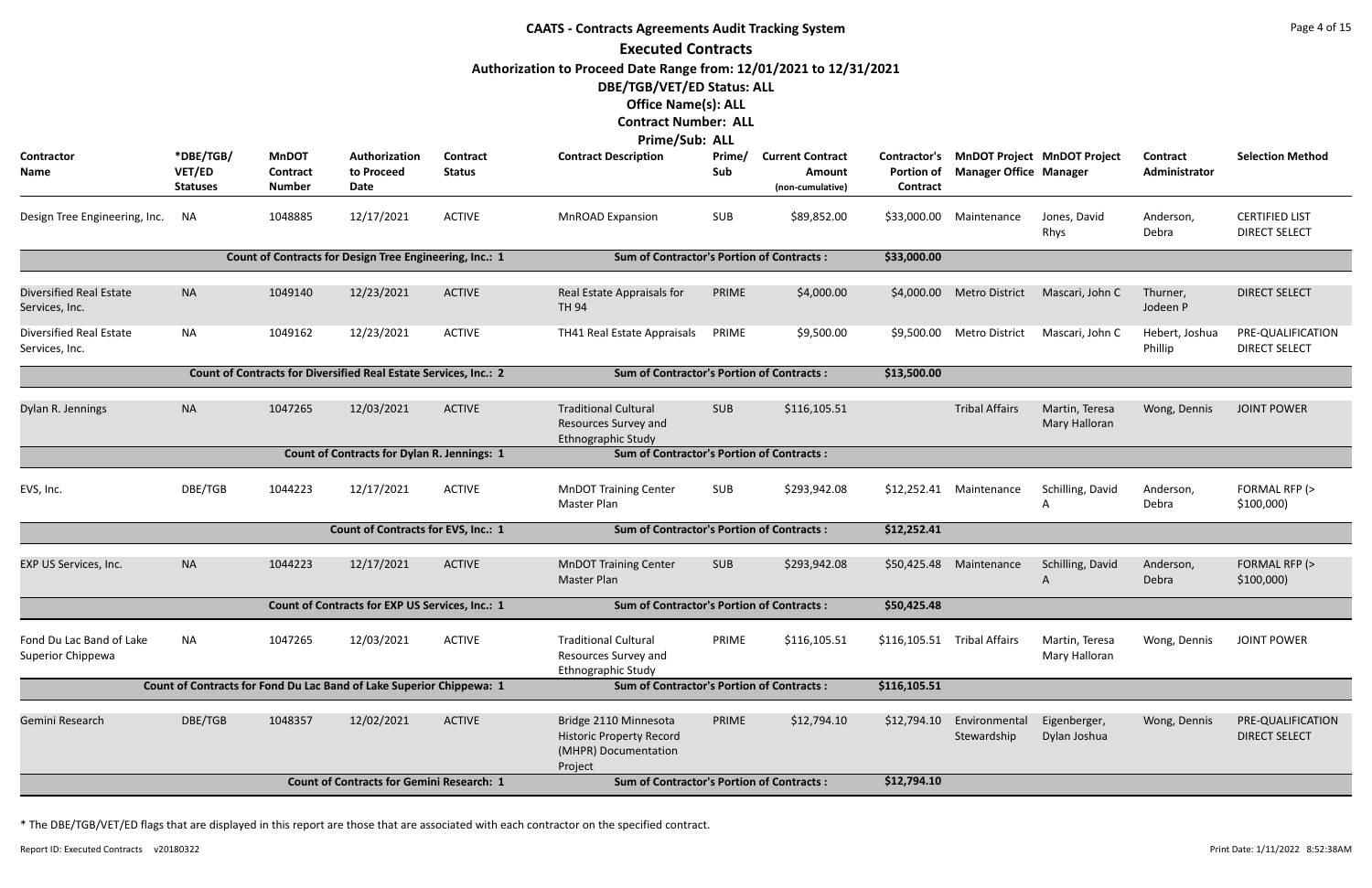**CAATS - Contracts Agreements Audit Tracking System Executed Contracts Authorization to Proceed Date Range from: 12/01/2021 to 12/31/2021 DBE/TGB/VET/ED Status: ALL Office Name(s): ALL Contract Number: ALL Prime/Sub: ALL Contractor Name \*DBE/TGB/ VET/ED Statuses Authorization to Proceed Date MnDOT Contract Number Prime/ Sub Contract Description Prime/ Current Contract Portion of Manager Office Contract Amount (non-cumulative) Contract Status** Goff Public, Inc. **Example: Section Martic Street** PRIME Martic PRIME ACTIVE ACTIVE Robert Street PRIME Communication and Engagement 12/27/2021 ACTIVE Mobert Street PRIME \$434,857.40 \$209,136.60 Metro District Walker, Kevin Hebert, Joshua PRE-QUALIFICATION ACTIVE **Count of Contracts for Goff Public, Inc.: 1 Sum of Contractor's Portion of Contracts : \$209,136.60** GRW Aerial Surveys, Inc. NA 1048845 Photogrammetry/lidar PRIME mapping contract \$59,000.00 Land Manageme Photogrammetry/lidar PRIME \$59,000.00 ACTIVE **Count of Contracts for GRW Aerial Surveys, Inc.: 1 Sum of Contractor's Portion of Contracts : \$59,000.00** Haifeng Transportation Engineering Inc DBE/TGB 1045178 12/22/2021 ACTIVE Hwy 252/I94 SUB Environmental EIS 12/22/2021 ACTIVE Hwy 252/194 SUB \$6,638,026.48 \$247,464.40 Metro District Adams, Jerome Kamprath, FORMAL RFP (> ACTIVE **Count of Contracts for Haifeng Transportation Engineering Inc: 1 Sum of Contractor's Portion of Contracts : \$247,464.40** HDR Engineering, Inc. NA 1045178 Hwy 252/I94 PRIME Environmental EIS 12/22/2021 ACTIVE Hwy 252/194 PRIME \$6,638,026.48 \$3,276,431.91 Metro District Adams, Jerome Kamprath, FORMAL RFP (> ACTIVE **Count of Contracts for HDR Engineering, Inc.: 1 Sum of Contractor's Portion of Contracts : \$3,276,431.91** Houston Engineering, Inc. NA 1047800 12/27/2021 ACTIVE Preliminary and Detail PRIME Design for State Project (SP) 4308-36 12/27/2021 ACTIVE Preliminary and Detail PRIME \$457,511.86 \$352,756.13 District 8 Mages, Jacob Weller, Derek PRE-QUALIFICATION ACTIVE Houston Engineering, Inc. NA 1036880 12/03/2021 ACTIVE US 10/ 75 Reconstruction SUB \$1,024,181.97 \$217,235.93 District 4 Knopf, Justin D Arneson, Kelly FORMAL RFP (> 12/03/2021 ACTIVE US 10/75 Reconstruction SUB \$1,024,181.97 \$217,235.93 District 4 ACTIVE **Count of Contracts for Houston Engineering, Inc.: 2 Sum of Contractor's Portion of Contracts : \$569,992.06** HR&A ADVISORS, INC MA 1044223 12/17/2021 ACTIVE MnDOT Training Center SUB \$293,942.08 \$49,860.00 Maintenance Schilling, David Master Plan \$49,860.00 Maintenan ACTIVE **Count of Contracts for HR&A ADVISORS, INC: 1 Sum of Contractor's Portion of Contracts : \$49,860.00** Hydro-Klean, LLC NA 1048231 US52 Clayton Video PRIME Inspection Project 12/30/2021 ACTIVE US52 Clayton Video PRIME \$200,519.00 \$179,283.00 Metro District Daleiden, Lee Kamprath, PRE-QUALIFICATION ACTIVE **Count of Contracts for Hydro-Klean, LLC: 1 Sum of Contractor's Portion of Contracts : \$179,283.00**

| <b>Current Contract</b><br><b>Amount</b><br>(non-cumulative) | Contractor's<br><b>Portion of</b><br><b>Contract</b>                   | MnDOT Project MnDOT Project<br><b>Manager Office Manager</b> |                        | <b>Contract</b><br>Administrator | <b>Selection Method</b>                   |
|--------------------------------------------------------------|------------------------------------------------------------------------|--------------------------------------------------------------|------------------------|----------------------------------|-------------------------------------------|
| \$434,857.40                                                 | \$209,136.60                                                           | <b>Metro District</b>                                        | Walker, Kevin<br>Wayne | Hebert, Joshua<br>Phillip        | PRE-QUALIFICATION<br>ANNOUNCEMENT         |
| of Contracts:                                                | \$209,136.60                                                           |                                                              |                        |                                  |                                           |
| \$59,000.00                                                  | \$59,000.00                                                            | Land<br>Management                                           | Krey, Bonnie Jo        | Smith, Adam<br>Eric              | PRE-QUALIFICATION<br><b>DIRECT SELECT</b> |
| of Contracts:                                                | \$59,000.00                                                            |                                                              |                        |                                  |                                           |
| \$6,638,026.48                                               | \$247,464.40<br><b>Metro District</b><br>Adams, Jerome<br>\$247,464.40 |                                                              | Kamprath,<br>Augustine | FORMAL RFP (><br>\$100,000       |                                           |
| of Contracts:                                                |                                                                        |                                                              |                        |                                  |                                           |
| \$6,638,026.48                                               | \$3,276,431.91<br><b>Metro District</b>                                |                                                              | Adams, Jerome          | Kamprath,<br>Augustine           | FORMAL RFP (><br>\$100,000                |
| of Contracts:                                                | \$3,276,431.91                                                         |                                                              |                        |                                  |                                           |
| \$457,511.86                                                 | \$352,756.13                                                           | District 8                                                   | Mages, Jacob<br>Wayne  | Weller, Derek<br>Randall         | PRE-QUALIFICATION<br>ANNOUNCEMENT         |
| \$1,024,181.97                                               | \$217,235.93                                                           | District 4                                                   | Knopf, Justin D        | Arneson, Kelly<br>A              | FORMAL RFP (><br>\$100,000                |
| of Contracts:                                                | \$569,992.06                                                           |                                                              |                        |                                  |                                           |
| \$293,942.08                                                 | \$49,860.00                                                            | Maintenance                                                  | Schilling, David<br>A  | Anderson,<br>Debra               | FORMAL RFP (><br>\$100,000)               |
| of Contracts:                                                | \$49,860.00                                                            |                                                              |                        |                                  |                                           |
| \$200,519.00                                                 | \$179,283.00                                                           | <b>Metro District</b>                                        | Daleiden, Lee<br>N     | Kamprath,<br>Augustine           | PRE-QUALIFICATION<br>ANNOUNCEMENT         |
| of Contracts:                                                | \$179,283.00                                                           |                                                              |                        |                                  |                                           |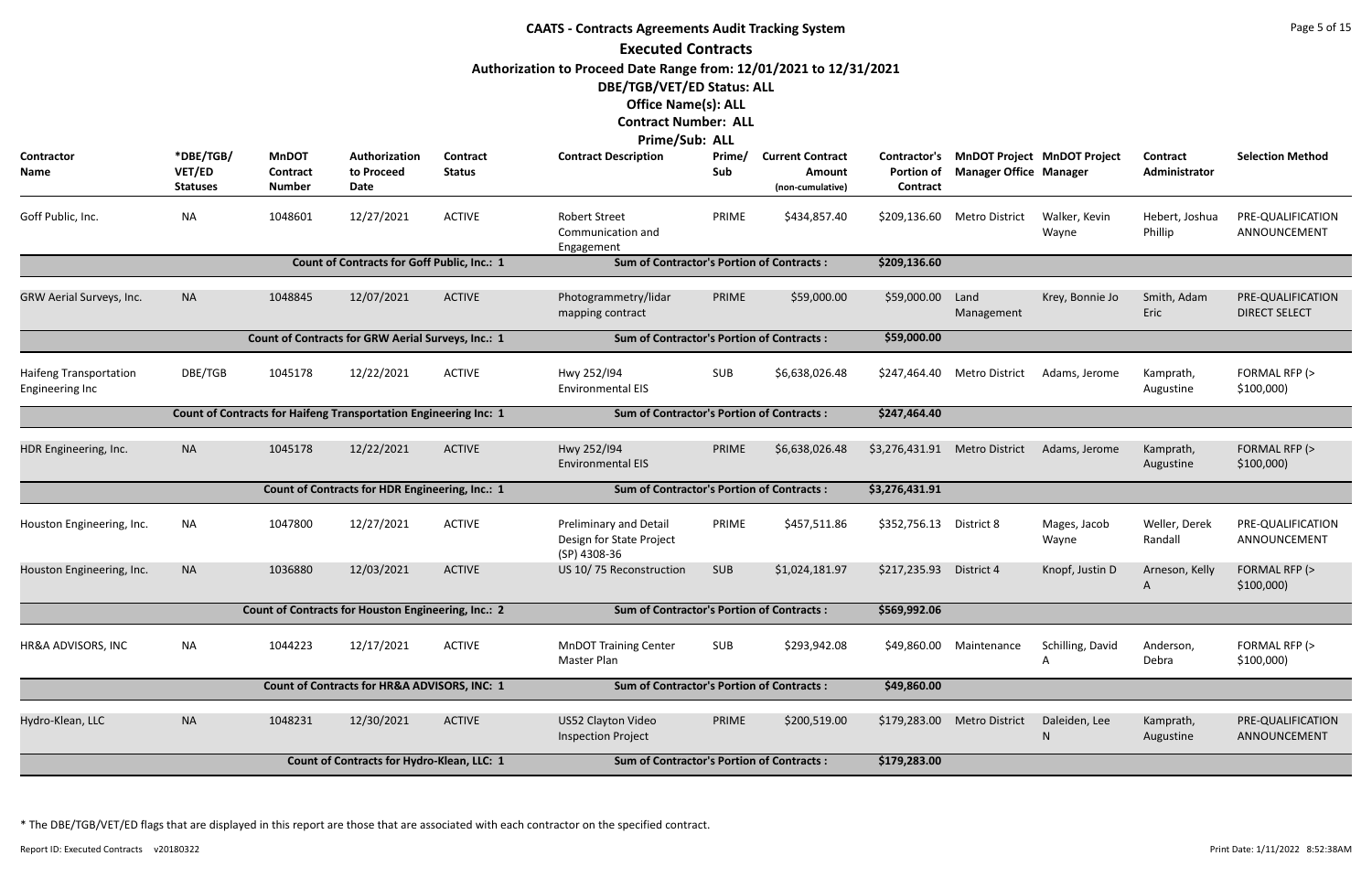| Page 6 of 15<br><b>CAATS - Contracts Agreements Audit Tracking System</b><br><b>Executed Contracts</b><br>Authorization to Proceed Date Range from: 12/01/2021 to 12/31/2021<br>DBE/TGB/VET/ED Status: ALL<br><b>Office Name(s): ALL</b><br><b>Contract Number: ALL</b><br><b>Prime/Sub: ALL</b><br>*DBE/TGB/<br><b>MnDOT</b><br>Authorization<br>Contract<br><b>Contract Description</b><br>Prime/<br><b>Contractor's</b><br><b>MnDOT Project MnDOT Project</b><br><b>Current Contract</b><br><b>Contract</b> |                           |                                  |                                                                          |               |                                                                                    |            |                            |                               |                                         |                         |                          |                                           |
|----------------------------------------------------------------------------------------------------------------------------------------------------------------------------------------------------------------------------------------------------------------------------------------------------------------------------------------------------------------------------------------------------------------------------------------------------------------------------------------------------------------|---------------------------|----------------------------------|--------------------------------------------------------------------------|---------------|------------------------------------------------------------------------------------|------------|----------------------------|-------------------------------|-----------------------------------------|-------------------------|--------------------------|-------------------------------------------|
| <b>Contractor</b><br>Name                                                                                                                                                                                                                                                                                                                                                                                                                                                                                      | VET/ED<br><b>Statuses</b> | <b>Contract</b><br><b>Number</b> | to Proceed<br>Date                                                       | <b>Status</b> |                                                                                    | Sub        | Amount<br>(non-cumulative) | <b>Portion of</b><br>Contract | <b>Manager Office Manager</b>           |                         | Administrator            | <b>Selection Method</b>                   |
| HZ United, LLC                                                                                                                                                                                                                                                                                                                                                                                                                                                                                                 | DBE/TGB                   | 1045178                          | 12/22/2021                                                               | <b>ACTIVE</b> | Hwy 252/194<br><b>Environmental EIS</b>                                            | <b>SUB</b> | \$6,638,026.48             | \$198,864.97                  | Metro District                          | Adams, Jerome           | Kamprath,<br>Augustine   | FORMAL RFP (><br>\$100,000                |
|                                                                                                                                                                                                                                                                                                                                                                                                                                                                                                                |                           |                                  | Count of Contracts for HZ United, LLC: 1                                 |               | <b>Sum of Contractor's Portion of Contracts:</b>                                   |            |                            | \$198,864.97                  |                                         |                         |                          |                                           |
| Impatiens Publications, Inc.<br>dba BM Appraisals                                                                                                                                                                                                                                                                                                                                                                                                                                                              | DBE/TGB                   | 1049036                          | 12/29/2021                                                               | <b>ACTIVE</b> | Fair Market Appraisal for<br>Conveyance 2021-0080                                  | PRIME      | \$3,600.00                 | \$3,600.00                    | Land<br>Management                      | Currell, James<br>Lewis | Peszynski,<br>Nicole     | PRE-QUALIFICATION<br><b>DIRECT SELECT</b> |
|                                                                                                                                                                                                                                                                                                                                                                                                                                                                                                                |                           |                                  | Count of Contracts for Impatiens Publications, Inc. dba BM Appraisals: 1 |               | <b>Sum of Contractor's Portion of Contracts:</b>                                   |            |                            | \$3,600.00                    |                                         |                         |                          |                                           |
| <b>INGCO International, LLC</b>                                                                                                                                                                                                                                                                                                                                                                                                                                                                                | DBE/TGB                   | 1036880                          | 12/03/2021                                                               | <b>ACTIVE</b> | US 10/75 Reconstruction                                                            | SUB        | \$1,024,181.97             | \$5,000.00                    | District 4                              | Knopf, Justin D         | Arneson, Kelly<br>A      | FORMAL RFP (><br>\$100,000                |
|                                                                                                                                                                                                                                                                                                                                                                                                                                                                                                                |                           |                                  | Count of Contracts for INGCO International, LLC: 1                       |               | <b>Sum of Contractor's Portion of Contracts:</b>                                   |            |                            | \$5,000.00                    |                                         |                         |                          |                                           |
| Isthmus Engineering, Inc.                                                                                                                                                                                                                                                                                                                                                                                                                                                                                      | DBE/TGB                   | 1047800                          | 12/27/2021                                                               | <b>ACTIVE</b> | <b>Preliminary and Detail</b><br>Design for State Project<br>(SP) 4308-36          | <b>SUB</b> | \$457,511.86               |                               | District 8                              | Mages, Jacob<br>Wayne   | Weller, Derek<br>Randall | PRE-QUALIFICATION<br>ANNOUNCEMENT         |
| Isthmus Engineering, Inc.                                                                                                                                                                                                                                                                                                                                                                                                                                                                                      | DBE/TGB                   | 1045178                          | 12/22/2021                                                               | <b>ACTIVE</b> | Hwy 252/194<br><b>Environmental EIS</b>                                            | <b>SUB</b> | \$6,638,026.48             | \$402,757.22                  | <b>Metro District</b>                   | Adams, Jerome           | Kamprath,<br>Augustine   | FORMAL RFP (><br>\$100,000                |
| Isthmus Engineering, Inc.                                                                                                                                                                                                                                                                                                                                                                                                                                                                                      | DBE/TGB                   | 1047932                          | 12/17/2021                                                               | <b>ACTIVE</b> | Identifying and<br>Implementing High Priority<br>Pedestrian Safety<br>Improvements | <b>SUB</b> | \$299,804.17               | \$45,334.40                   | Transit and<br>Active<br>Transportation | Rueter, Jacob<br>Gorman | Friberg,<br>Michael      | FORMAL RFP (><br>\$100,000                |
|                                                                                                                                                                                                                                                                                                                                                                                                                                                                                                                |                           |                                  | Count of Contracts for Isthmus Engineering, Inc.: 3                      |               | <b>Sum of Contractor's Portion of Contracts:</b>                                   |            |                            | \$448,091.62                  |                                         |                         |                          |                                           |
| Lake State Realty Services,<br>Inc.                                                                                                                                                                                                                                                                                                                                                                                                                                                                            | DBE/TGB                   | 1048816                          | 12/01/2021                                                               | <b>ACTIVE</b> | Fair Market Appraisal for<br>Conveyance 2019-0132                                  | PRIME      | \$5,475.00                 | \$5,475.00                    | Land<br>Management                      | Currell, James<br>Lewis | Peszynski,<br>Nicole     | PRE-QUALIFICATION<br><b>DIRECT SELECT</b> |
|                                                                                                                                                                                                                                                                                                                                                                                                                                                                                                                |                           |                                  | Count of Contracts for Lake State Realty Services, Inc.: 1               |               | <b>Sum of Contractor's Portion of Contracts:</b>                                   |            |                            | \$5,475.00                    |                                         |                         |                          |                                           |
| LHB, Inc.                                                                                                                                                                                                                                                                                                                                                                                                                                                                                                      | <b>NA</b>                 | 1047655                          | 12/10/2021                                                               | <b>ACTIVE</b> | London Road from 26th<br>Avenue East to 60th<br>Avenue East and<br>Roundabouts     | PRIME      | \$860,479.73               | \$390,161.22                  | District 1                              | Lamb, Thomas<br>Milton  | Paulson, Jerald<br>P     | FORMAL RFP (><br>\$100,000                |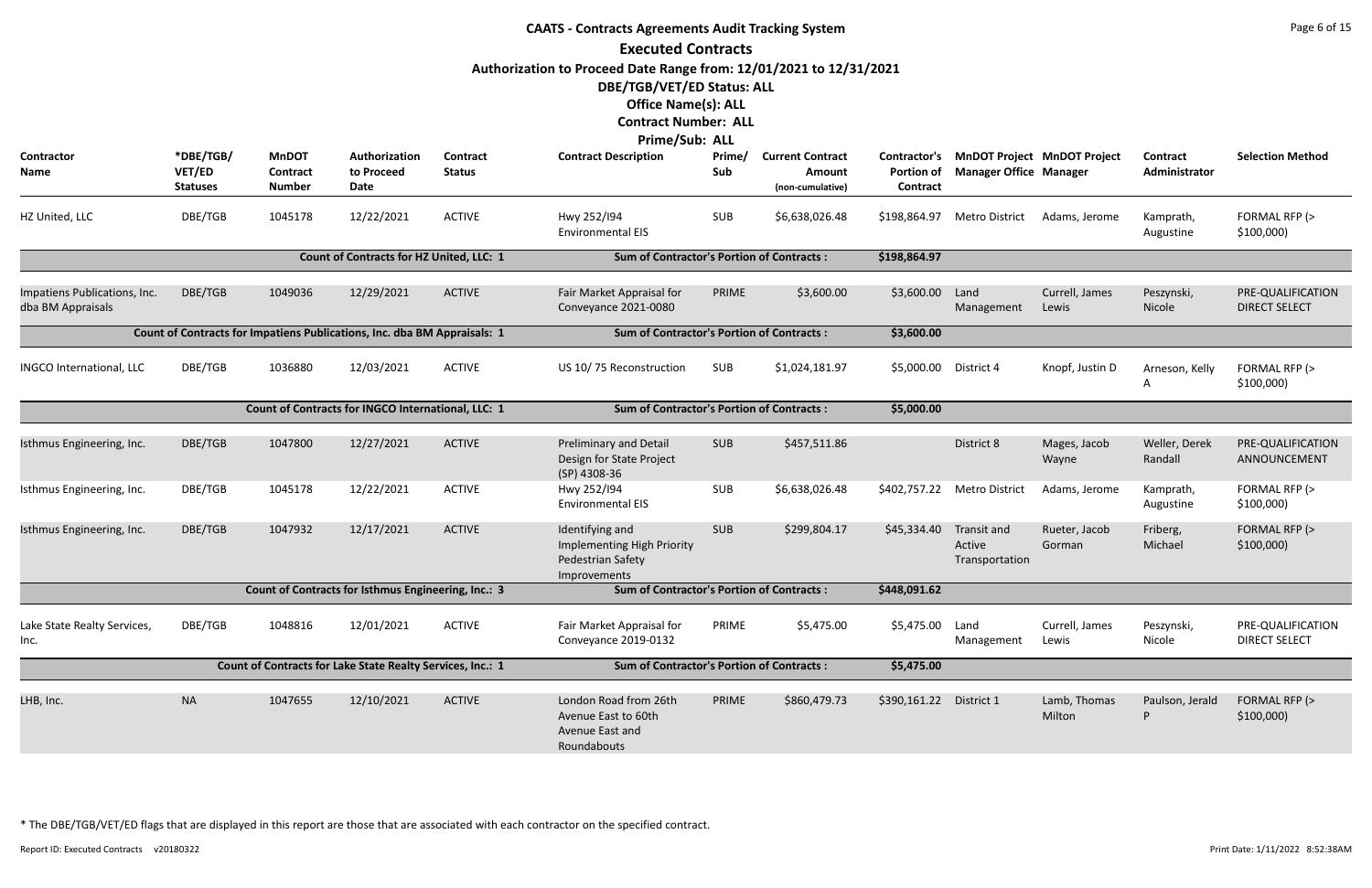| <b>CAATS - Contracts Agreements Audit Tracking System</b>                                                                                                                       |                                        |                                           |                                                             |                                  |                                                                                                                                                                                                                                                           |               |                                                       |                               |                                                                           |                               |                                  |                                           |  |
|---------------------------------------------------------------------------------------------------------------------------------------------------------------------------------|----------------------------------------|-------------------------------------------|-------------------------------------------------------------|----------------------------------|-----------------------------------------------------------------------------------------------------------------------------------------------------------------------------------------------------------------------------------------------------------|---------------|-------------------------------------------------------|-------------------------------|---------------------------------------------------------------------------|-------------------------------|----------------------------------|-------------------------------------------|--|
|                                                                                                                                                                                 |                                        |                                           |                                                             |                                  | <b>Executed Contracts</b>                                                                                                                                                                                                                                 |               |                                                       |                               |                                                                           |                               |                                  |                                           |  |
| Authorization to Proceed Date Range from: 12/01/2021 to 12/31/2021<br>DBE/TGB/VET/ED Status: ALL<br><b>Office Name(s): ALL</b><br><b>Contract Number: ALL</b><br>Prime/Sub: ALL |                                        |                                           |                                                             |                                  |                                                                                                                                                                                                                                                           |               |                                                       |                               |                                                                           |                               |                                  |                                           |  |
| <b>Contractor</b><br>Name                                                                                                                                                       | *DBE/TGB/<br>VET/ED<br><b>Statuses</b> | <b>MnDOT</b><br>Contract<br><b>Number</b> | Authorization<br>to Proceed<br><b>Date</b>                  | <b>Contract</b><br><b>Status</b> | <b>Contract Description</b>                                                                                                                                                                                                                               | Prime/<br>Sub | <b>Current Contract</b><br>Amount<br>(non-cumulative) | <b>Portion of</b><br>Contract | Contractor's MnDOT Project MnDOT Project<br><b>Manager Office Manager</b> |                               | <b>Contract</b><br>Administrator | <b>Selection Method</b>                   |  |
| LHB, Inc.                                                                                                                                                                       | <b>NA</b>                              | 1047375                                   | 12/01/2021                                                  | <b>ACTIVE</b>                    | Multi award (2 consultants)<br>SP 0503-91, US 10 & TH 23.<br>Final bridge design<br>services and preparation of<br><b>Final Certified</b><br><b>Construction Plans and</b><br><b>Unique Special Provisions</b><br>for Bridges 05018, 05019,<br>and 05020. | PRIME         | \$352,525.87                                          | \$352,525.87                  | <b>Bridges</b>                                                            | Johnson, Karl<br>Andrew       | Johnson, Terri<br>Jean           | PRE-QUALIFICATION<br>ANNOUNCEMENT         |  |
| <b>Count of Contracts for LHB, Inc.: 2</b><br><b>Sum of Contractor's Portion of Contracts:</b><br>\$742,687.09                                                                  |                                        |                                           |                                                             |                                  |                                                                                                                                                                                                                                                           |               |                                                       |                               |                                                                           |                               |                                  |                                           |  |
| Martinez Geospatial, Inc.                                                                                                                                                       | DBE/TGB                                | 1036880                                   | 12/03/2021                                                  | <b>ACTIVE</b>                    | US 10/75 Reconstruction                                                                                                                                                                                                                                   | SUB           | \$1,024,181.97                                        | \$76,474.62                   | District 4                                                                | Knopf, Justin D               | Arneson, Kelly<br>A              | FORMAL RFP (><br>\$100,000                |  |
|                                                                                                                                                                                 |                                        |                                           | Count of Contracts for Martinez Geospatial, Inc.: 1         |                                  | <b>Sum of Contractor's Portion of Contracts:</b>                                                                                                                                                                                                          |               |                                                       | \$76,474.62                   |                                                                           |                               |                                  |                                           |  |
| MN Best, Inc.                                                                                                                                                                   | DBE/TGB                                | 1048894                                   | 12/07/2021                                                  | <b>ACTIVE</b>                    | <b>MnBest Collection Winter</b><br>21                                                                                                                                                                                                                     | PRIME         | \$49,892.00                                           |                               | \$49,892.00 Metro District                                                | Haavisto,<br><b>Richard G</b> | Hebert, Joshua<br>Phillip        | PRE-QUALIFICATION<br><b>DIRECT SELECT</b> |  |
|                                                                                                                                                                                 |                                        |                                           | <b>Count of Contracts for MN Best, Inc.: 1</b>              |                                  | <b>Sum of Contractor's Portion of Contracts:</b>                                                                                                                                                                                                          |               |                                                       | \$49,892.00                   |                                                                           |                               |                                  |                                           |  |
| Moriarty Scheduling Services, DBE/TGB<br><b>LLC</b>                                                                                                                             |                                        | 1048873                                   | 12/10/2021                                                  | <b>ACTIVE</b>                    | <b>CPM Construction</b><br><b>Schedule Review</b>                                                                                                                                                                                                         | PRIME         | \$17,548.20                                           | \$17,548.20 District 7        |                                                                           | Williams,<br>Robert J         | Museus, Susan                    | PRE-QUALIFICATION<br><b>DIRECT SELECT</b> |  |
|                                                                                                                                                                                 |                                        |                                           | Count of Contracts for Moriarty Scheduling Services, LLC: 1 |                                  | <b>Sum of Contractor's Portion of Contracts:</b>                                                                                                                                                                                                          |               |                                                       | \$17,548.20                   |                                                                           |                               |                                  |                                           |  |
| NEOO DEVELOPMENT LLC                                                                                                                                                            | <b>TGB</b>                             | 1045178                                   | 12/22/2021                                                  | <b>ACTIVE</b>                    | Hwy 252/194<br><b>Environmental EIS</b>                                                                                                                                                                                                                   | SUB           | \$6,638,026.48                                        | \$91,776.00                   | Metro District                                                            | Adams, Jerome                 | Kamprath,<br>Augustine           | FORMAL RFP (><br>\$100,000                |  |
|                                                                                                                                                                                 |                                        |                                           | <b>Count of Contracts for NEOO DEVELOPMENT LLC: 1</b>       |                                  | <b>Sum of Contractor's Portion of Contracts:</b>                                                                                                                                                                                                          |               |                                                       | \$91,776.00                   |                                                                           |                               |                                  |                                           |  |
| NewPublica, LLC                                                                                                                                                                 | DBE/TGB                                | 1048601                                   | 12/27/2021                                                  | <b>ACTIVE</b>                    | <b>Robert Street</b><br>Communication and<br>Engagement                                                                                                                                                                                                   | <b>SUB</b>    | \$434,857.40                                          | \$112,230.00                  | <b>Metro District</b>                                                     | Walker, Kevin<br>Wayne        | Hebert, Joshua<br>Phillip        | PRE-QUALIFICATION<br>ANNOUNCEMENT         |  |
| NewPublica, LLC                                                                                                                                                                 | DBE/TGB                                | 1048204                                   | 12/21/2021                                                  | <b>ACTIVE</b>                    | East 7th/Arcade Street<br>Communication and<br>Engagement                                                                                                                                                                                                 | <b>SUB</b>    | \$410,003.05                                          | \$47,524.00                   | <b>Metro District</b>                                                     | Walker, Kevin<br>Wayne        | Traxler,<br>Leonard A            | PRE-QUALIFICATION<br>ANNOUNCEMENT         |  |
|                                                                                                                                                                                 |                                        |                                           | <b>Count of Contracts for NewPublica, LLC: 2</b>            |                                  | <b>Sum of Contractor's Portion of Contracts:</b>                                                                                                                                                                                                          |               |                                                       | \$159,754.00                  |                                                                           |                               |                                  |                                           |  |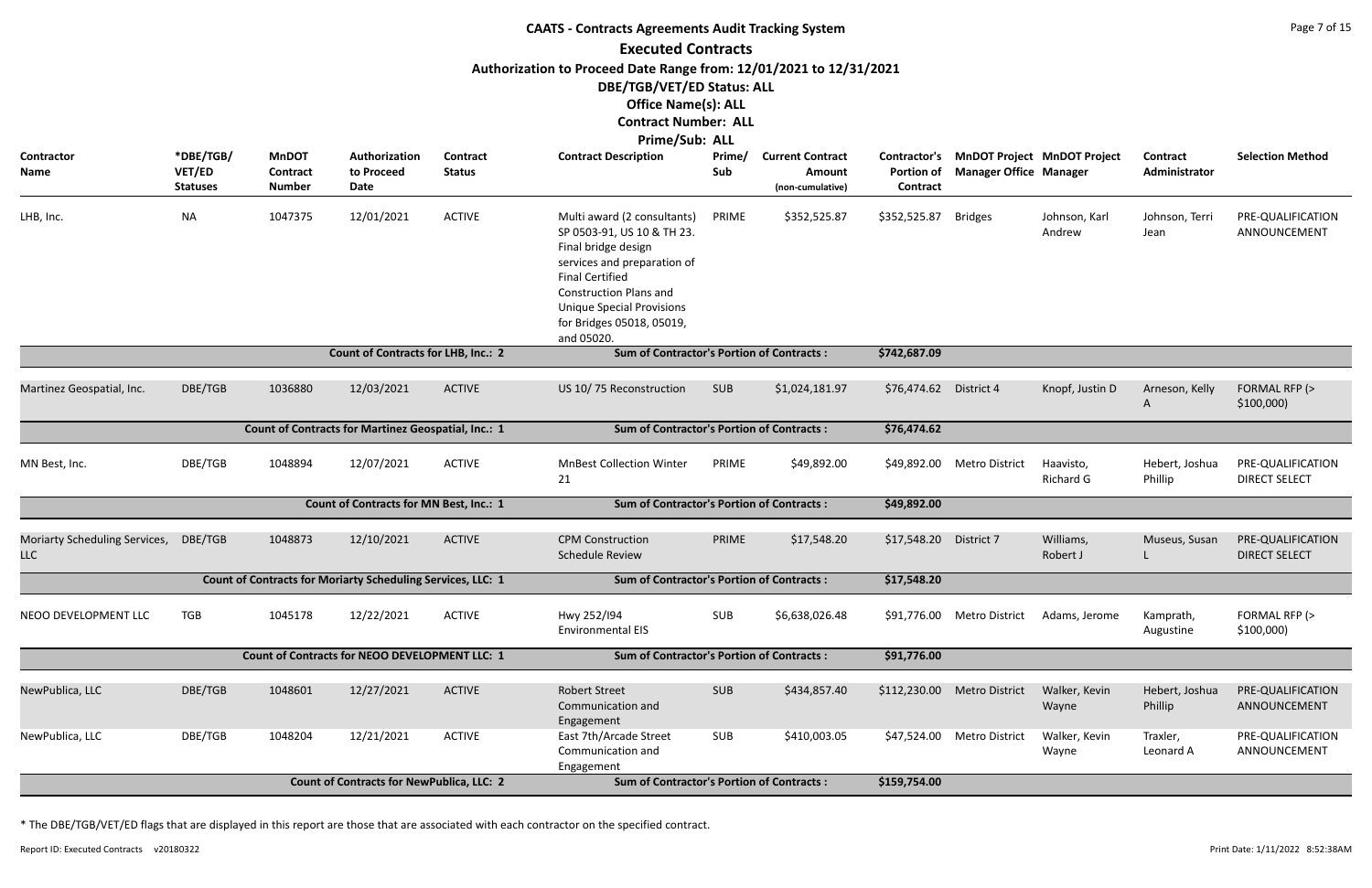|                                                                                       | <b>CAATS - Contracts Agreements Audit Tracking System</b> |                                           |                                                                          |                                  |                                                                                                        |               |                                                              |                                               |                               |                                    |                           |                                               |  |  |
|---------------------------------------------------------------------------------------|-----------------------------------------------------------|-------------------------------------------|--------------------------------------------------------------------------|----------------------------------|--------------------------------------------------------------------------------------------------------|---------------|--------------------------------------------------------------|-----------------------------------------------|-------------------------------|------------------------------------|---------------------------|-----------------------------------------------|--|--|
|                                                                                       |                                                           |                                           |                                                                          |                                  | <b>Executed Contracts</b>                                                                              |               |                                                              |                                               |                               |                                    |                           |                                               |  |  |
|                                                                                       |                                                           |                                           |                                                                          |                                  | Authorization to Proceed Date Range from: 12/01/2021 to 12/31/2021                                     |               |                                                              |                                               |                               |                                    |                           |                                               |  |  |
|                                                                                       |                                                           |                                           |                                                                          |                                  | DBE/TGB/VET/ED Status: ALL                                                                             |               |                                                              |                                               |                               |                                    |                           |                                               |  |  |
|                                                                                       |                                                           |                                           |                                                                          |                                  | <b>Office Name(s): ALL</b>                                                                             |               |                                                              |                                               |                               |                                    |                           |                                               |  |  |
|                                                                                       |                                                           |                                           |                                                                          |                                  | <b>Contract Number: ALL</b>                                                                            |               |                                                              |                                               |                               |                                    |                           |                                               |  |  |
|                                                                                       |                                                           |                                           |                                                                          |                                  | Prime/Sub: ALL                                                                                         |               |                                                              |                                               |                               |                                    |                           |                                               |  |  |
| Contractor<br>Name                                                                    | *DBE/TGB/<br>VET/ED<br><b>Statuses</b>                    | <b>MnDOT</b><br>Contract<br><b>Number</b> | Authorization<br>to Proceed<br>Date                                      | <b>Contract</b><br><b>Status</b> | <b>Contract Description</b>                                                                            | Prime/<br>Sub | <b>Current Contract</b><br><b>Amount</b><br>(non-cumulative) | Contractor's<br><b>Portion of</b><br>Contract | <b>Manager Office Manager</b> | <b>MnDOT Project MnDOT Project</b> | Contract<br>Administrator | <b>Selection Method</b>                       |  |  |
| Nighthawk, Inc. dba<br><b>Nighthawk Marketing</b>                                     | DBE/TGB                                                   | 1036880                                   | 12/03/2021                                                               | <b>ACTIVE</b>                    | US 10/75 Reconstruction                                                                                | <b>SUB</b>    | \$1,024,181.97                                               | \$52,224.00                                   | District 4                    | Knopf, Justin D                    | Arneson, Kelly<br>A       | FORMAL RFP (><br>\$100,000                    |  |  |
|                                                                                       |                                                           |                                           | Count of Contracts for Nighthawk, Inc. dba Nighthawk Marketing: 1        |                                  | <b>Sum of Contractor's Portion of Contracts:</b>                                                       |               |                                                              | \$52,224.00                                   |                               |                                    |                           |                                               |  |  |
| Northern Engineering &<br>Consulting, Inc. (NECI)                                     | DBE/TGB                                                   | 1047800                                   | 12/27/2021                                                               | <b>ACTIVE</b>                    | <b>Preliminary and Detail</b><br>Design for State Project<br>(SP) 4308-36                              | <b>SUB</b>    | \$457,511.86                                                 |                                               | District 8                    | Mages, Jacob<br>Wayne              | Weller, Derek<br>Randall  | PRE-QUALIFICATION<br>ANNOUNCEMENT             |  |  |
|                                                                                       |                                                           |                                           | Count of Contracts for Northern Engineering & Consulting, Inc. (NECI): 1 |                                  | <b>Sum of Contractor's Portion of Contracts:</b>                                                       |               |                                                              |                                               |                               |                                    |                           |                                               |  |  |
| Nova Group, GBC                                                                       | <b>NA</b>                                                 | 1048890                                   | 12/02/2021                                                               | <b>ACTIVE</b>                    | D6 Flam Trap Replacement<br><b>Construction Monitoring</b>                                             | PRIME         | \$21,977.20                                                  | \$21,977.20                                   | Environmental<br>Stewardship  | Boock, Alyssa                      | Anderson,<br>Debra        | PRE-QUALIFICATION<br><b>DIRECT SELECT</b>     |  |  |
|                                                                                       |                                                           |                                           | <b>Count of Contracts for Nova Group, GBC: 1</b>                         |                                  | <b>Sum of Contractor's Portion of Contracts:</b>                                                       |               |                                                              | \$21,977.20                                   |                               |                                    |                           |                                               |  |  |
| Oertel Architects, Ltd.                                                               | NA                                                        | 1048885                                   | 12/17/2021                                                               | <b>ACTIVE</b>                    | <b>MnROAD Expansion</b>                                                                                | PRIME         | \$89,852.00                                                  | \$56,852.00                                   | Maintenance                   | Jones, David<br>Rhys               | Anderson,<br>Debra        | <b>CERTIFIED LIST</b><br><b>DIRECT SELECT</b> |  |  |
|                                                                                       |                                                           |                                           | Count of Contracts for Oertel Architects, Ltd.: 1                        |                                  | <b>Sum of Contractor's Portion of Contracts:</b>                                                       |               |                                                              | \$56,852.00                                   |                               |                                    |                           |                                               |  |  |
| Patchin Messner Appraisals,<br>Inc. dba Patchin Messner                               | <b>NA</b>                                                 | 1049034                                   | 12/13/2021                                                               | <b>ACTIVE</b>                    | Fair Market Appraisal for<br>Conveyance 2020-0008                                                      | PRIME         | \$14,000.00                                                  | \$14,000.00 Land                              | Management                    | Currell, James<br>Lewis            | Peszynski,<br>Nicole      | PRE-QUALIFICATION<br><b>DIRECT SELECT</b>     |  |  |
| Patchin Messner Appraisals,<br>Inc. dba Patchin Messner                               | <b>NA</b>                                                 | 1049008                                   | 12/09/2021                                                               | <b>ACTIVE</b>                    | Fair Market Appraisal for<br>Conveyance 2020-0071 &<br>2019-0087                                       | PRIME         | \$6,500.00                                                   | \$6,500.00                                    | Land<br>Management            | Currell, James<br>Lewis            | Peszynski,<br>Nicole      | PRE-QUALIFICATION<br><b>DIRECT SELECT</b>     |  |  |
| Count of Contracts for Patchin Messner Appraisals, Inc. dba Patchin Messner Valuation |                                                           |                                           |                                                                          | <b>Counselors: 2</b>             | <b>Sum of Contractor's Portion of Contracts:</b>                                                       |               |                                                              | \$20,500.00                                   |                               |                                    |                           |                                               |  |  |
| <b>Professional Engineering</b><br>Services, Ltd.                                     | DBE/TGB                                                   | 1048855                                   | 12/10/2021                                                               | <b>ACTIVE</b>                    | <b>ADA Asset Data Collection</b><br>Inventory                                                          | PRIME         | \$49,972.20                                                  |                                               | \$49,972.20 Metro District    | Olson, Tracy<br>Marilyn            | Thurner,<br>Jodeen P      | PRE-QUALIFICATION<br><b>DIRECT SELECT</b>     |  |  |
|                                                                                       |                                                           |                                           | Count of Contracts for Professional Engineering Services, Ltd.: 1        |                                  | <b>Sum of Contractor's Portion of Contracts:</b>                                                       |               |                                                              | \$49,972.20                                   |                               |                                    |                           |                                               |  |  |
| <b>Professional Service</b><br>Industries, Inc.                                       | NA                                                        | 1048906                                   | 12/22/2021                                                               | <b>ACTIVE</b>                    | Pelican Rapids Salt Shed<br>Oversight for Asbestos and<br><b>Regulated Waste</b><br>Removal/Demolition | PRIME         | \$2,491.80                                                   | \$2,491.80                                    | Environmental<br>Stewardship  | Allen-Murley,<br>Summer Sara       | Anderson,<br>Debra        | PRE-QUALIFICATION<br><b>DIRECT SELECT</b>     |  |  |
|                                                                                       |                                                           |                                           | Count of Contracts for Professional Service Industries, Inc.: 1          |                                  | <b>Sum of Contractor's Portion of Contracts:</b>                                                       |               |                                                              | \$2,491.80                                    |                               |                                    |                           |                                               |  |  |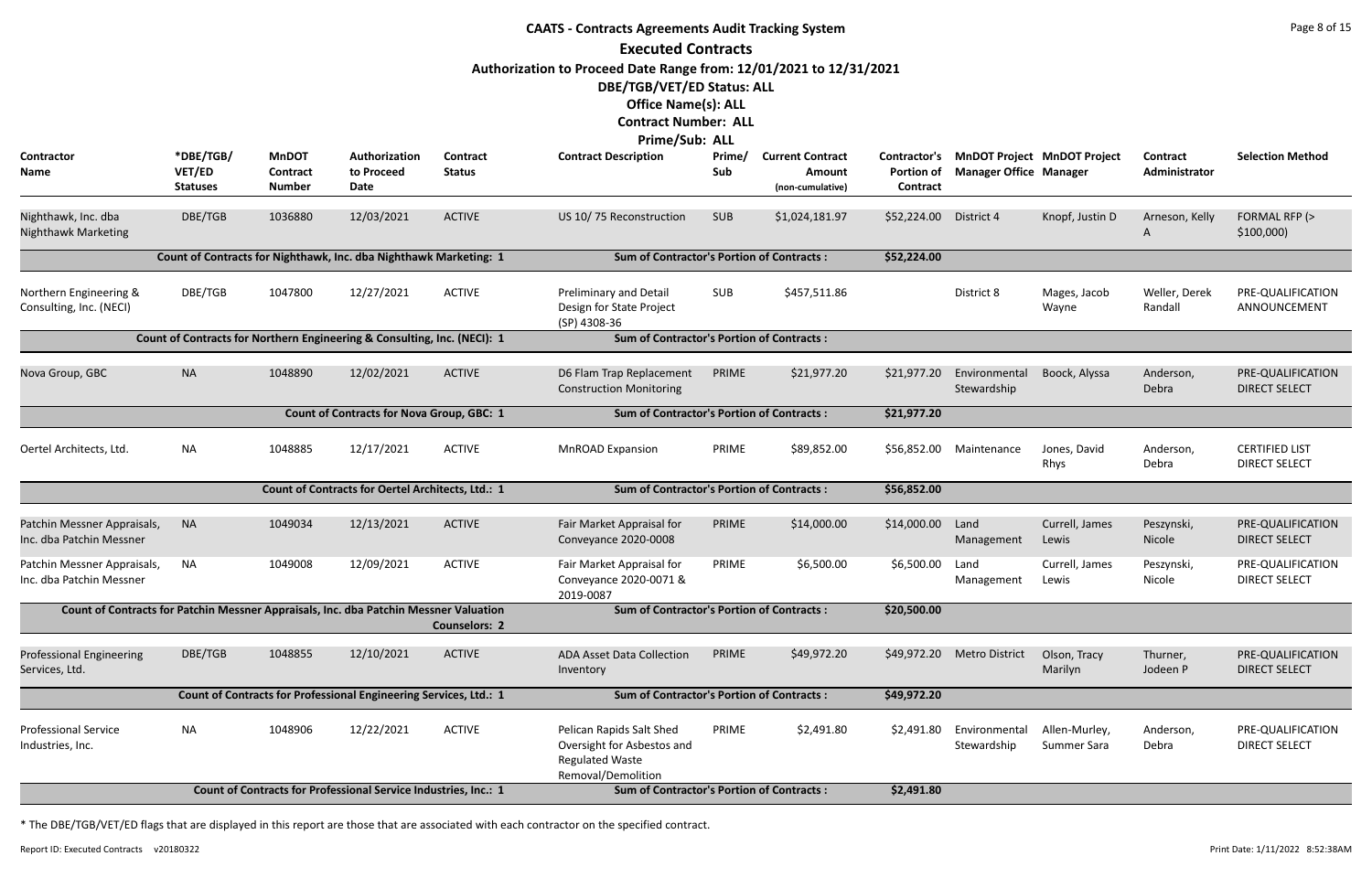| <b>CAATS - Contracts Agreements Audit Tracking System</b><br><b>Executed Contracts</b>                                                                                          |                                                                                  |                                                  |                                                        |                                                  |                                                                                   |               |                                                       |                                               |                                                                     |                           |                           |                                             |  |
|---------------------------------------------------------------------------------------------------------------------------------------------------------------------------------|----------------------------------------------------------------------------------|--------------------------------------------------|--------------------------------------------------------|--------------------------------------------------|-----------------------------------------------------------------------------------|---------------|-------------------------------------------------------|-----------------------------------------------|---------------------------------------------------------------------|---------------------------|---------------------------|---------------------------------------------|--|
|                                                                                                                                                                                 |                                                                                  |                                                  |                                                        |                                                  |                                                                                   |               |                                                       |                                               |                                                                     |                           |                           |                                             |  |
| Authorization to Proceed Date Range from: 12/01/2021 to 12/31/2021<br>DBE/TGB/VET/ED Status: ALL<br><b>Office Name(s): ALL</b><br><b>Contract Number: ALL</b><br>Prime/Sub: ALL |                                                                                  |                                                  |                                                        |                                                  |                                                                                   |               |                                                       |                                               |                                                                     |                           |                           |                                             |  |
| Contractor<br>Name                                                                                                                                                              | *DBE/TGB/<br>VET/ED<br><b>Statuses</b>                                           | <b>MnDOT</b><br><b>Contract</b><br><b>Number</b> | Authorization<br>to Proceed<br>Date                    | Contract<br><b>Status</b>                        | <b>Contract Description</b>                                                       | Prime/<br>Sub | <b>Current Contract</b><br>Amount<br>(non-cumulative) | Contractor's<br><b>Portion of</b><br>Contract | <b>MnDOT Project MnDOT Project</b><br><b>Manager Office Manager</b> |                           | Contract<br>Administrator | <b>Selection Method</b>                     |  |
| Pro-West & Associates, Inc.                                                                                                                                                     | DBE/TGB                                                                          | 1047963                                          | 12/01/2021                                             | <b>ACTIVE</b>                                    | <b>Fleet Information</b><br>Management Phase II<br>Planning and<br>Implementation | PRIME         | \$99,917.27                                           | \$99,917.27                                   | Maintenance                                                         | Moe, Clark A              | Friberg,<br>Michael       | SINGLE SOURCE                               |  |
|                                                                                                                                                                                 |                                                                                  |                                                  | Count of Contracts for Pro-West & Associates, Inc.: 1  |                                                  | <b>Sum of Contractor's Portion of Contracts:</b>                                  |               |                                                       | \$99,917.27                                   |                                                                     |                           |                           |                                             |  |
| Quantum Spatial, Inc.                                                                                                                                                           | <b>NA</b>                                                                        | 1048847                                          | 12/02/2021                                             | <b>ACTIVE</b>                                    | Photogrammetric/lidar<br>mapping                                                  | PRIME         | \$73,800.00                                           | \$73,800.00                                   | Land<br>Management                                                  | McLane,<br>Michael Joseph | Smith, Adam<br>Eric       | PRE-QUALIFICATION<br><b>DIRECT SELECT</b>   |  |
|                                                                                                                                                                                 |                                                                                  |                                                  | Count of Contracts for Quantum Spatial, Inc.: 1        | <b>Sum of Contractor's Portion of Contracts:</b> | \$73,800.00                                                                       |               |                                                       |                                               |                                                                     |                           |                           |                                             |  |
| Ramboll US Consulting, Inc.<br>fka Ramboll US Corporation                                                                                                                       | <b>NA</b>                                                                        | 1048878                                          | 12/07/2021                                             | <b>ACTIVE</b>                                    | <b>Kimball Construction</b><br>Monitoring                                         | PRIME         | \$37,679.80                                           | \$37,679.80                                   | Environmental<br>Stewardship                                        | Berger, John T            | Anderson,<br>Debra        | PRE-QUALIFICATION<br><b>DIRECT SELECT</b>   |  |
| Ramboll US Consulting, Inc.<br>fka Ramboll US Corporation                                                                                                                       | <b>NA</b>                                                                        | 1048880                                          | 12/07/2021                                             | <b>ACTIVE</b>                                    | <b>Construction Monitoring -</b><br>Baxter                                        | PRIME         | \$56,927.74                                           | \$56,927.74                                   | Environmental<br>Stewardship                                        | Berger, John T            | Anderson,<br>Debra        | PRE-QUALIFICATION<br><b>DIRECT SELECT</b>   |  |
|                                                                                                                                                                                 | Count of Contracts for Ramboll US Consulting, Inc. fka Ramboll US Corporation: 2 |                                                  |                                                        |                                                  | <b>Sum of Contractor's Portion of Contracts:</b>                                  |               |                                                       | \$94,607.54                                   |                                                                     |                           |                           |                                             |  |
| Rani Engineering, LLC                                                                                                                                                           | DBE/TGB/VET                                                                      | 1047800                                          | 12/27/2021                                             | <b>ACTIVE</b>                                    | <b>Preliminary and Detail</b><br>Design for State Project<br>(SP) 4308-36         | <b>SUB</b>    | \$457,511.86                                          | \$69,247.57                                   | District 8                                                          | Mages, Jacob<br>Wayne     | Weller, Derek<br>Randall  | PRE-QUALIFICATION<br>ANNOUNCEMENT           |  |
| Rani Engineering, LLC                                                                                                                                                           | DBE/TGB/VET                                                                      | 1035065W05 12/22/2021                            |                                                        | <b>ACTIVE</b>                                    | I-35 Hinckley Unbonded<br>Concrete Overlay                                        | <b>SUB</b>    | \$643,170.09                                          | \$69,432.01                                   | District 1                                                          | Fredrickson,<br>Derek D   | Arneson, Kelly<br>A.      | <b>MASTER CONTRACT</b><br><b>WORK ORDER</b> |  |
| Rani Engineering, LLC                                                                                                                                                           | DBE/TGB/VET                                                                      | 1048182                                          | 12/10/2021                                             | <b>ACTIVE</b>                                    | Final Design Plan Set                                                             | <b>SUB</b>    | \$515,151.86                                          | \$51,063.61                                   | District 7                                                          | Engelmeyer,<br>Peter R    | Museus, Susan             | PRE-QUALIFICATION<br>ANNOUNCEMENT           |  |
| Rani Engineering, LLC                                                                                                                                                           | DBE/TGB/VET                                                                      | 1047655                                          | 12/10/2021                                             | <b>ACTIVE</b>                                    | London Road from 26th<br>Avenue East to 60th<br>Avenue East and<br>Roundabouts    | <b>SUB</b>    | \$860,479.73                                          | \$201,586.86                                  | District 1                                                          | Lamb, Thomas<br>Milton    | Paulson, Jerald<br>P      | FORMAL RFP (><br>\$100,000                  |  |
| Rani Engineering, LLC                                                                                                                                                           | DBE/TGB/VET                                                                      | 1036880                                          | 12/03/2021                                             | <b>ACTIVE</b>                                    | US 10/75 Reconstruction                                                           | <b>SUB</b>    | \$1,024,181.97                                        | \$74,145.40                                   | District 4                                                          | Knopf, Justin D           | Arneson, Kelly<br>A       | FORMAL RFP (><br>$$100,000$ )               |  |
|                                                                                                                                                                                 |                                                                                  |                                                  | <b>Count of Contracts for Rani Engineering, LLC: 5</b> |                                                  | <b>Sum of Contractor's Portion of Contracts:</b>                                  |               |                                                       | \$465,475.45                                  |                                                                     |                           |                           |                                             |  |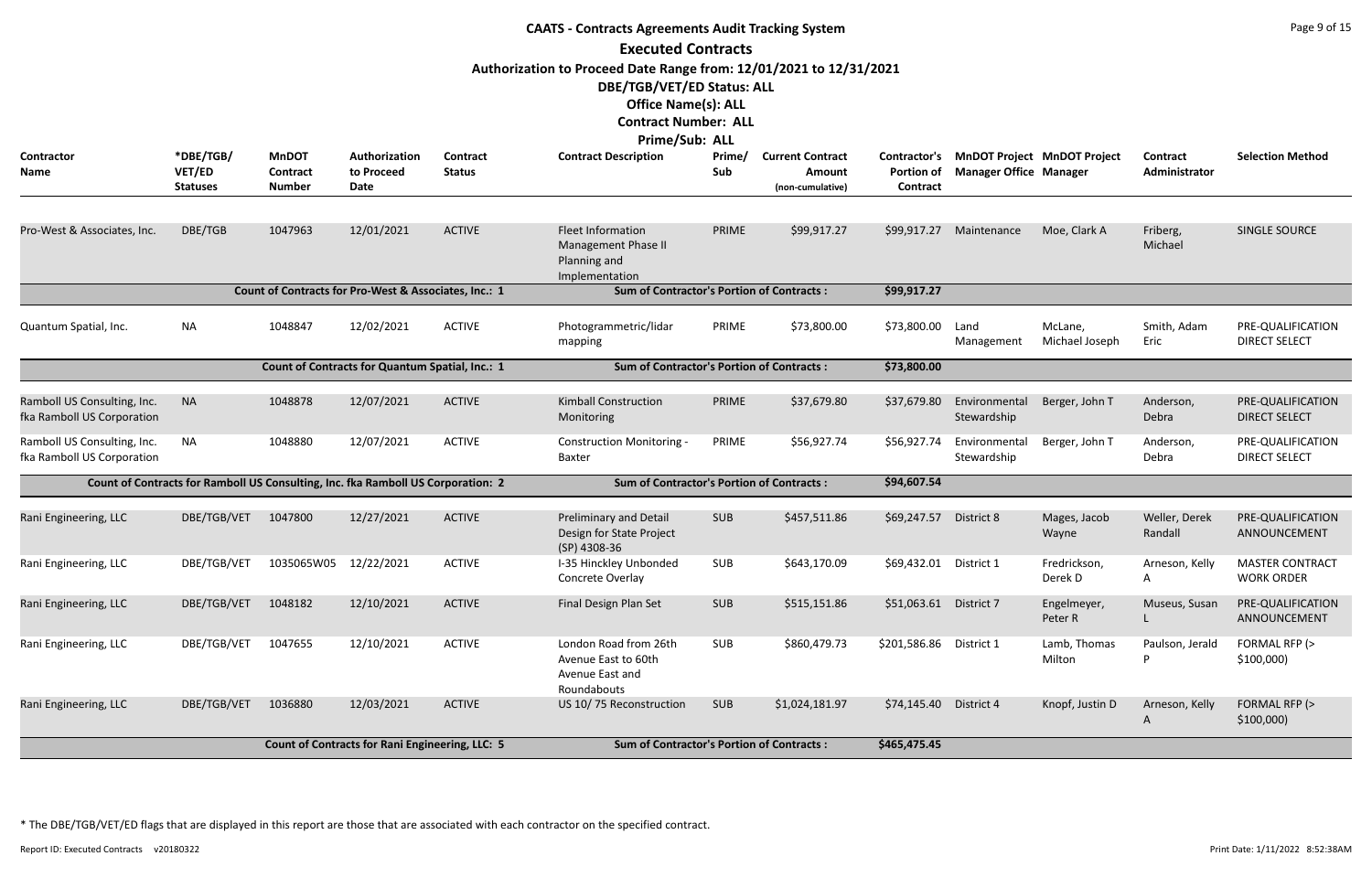|                                         | <b>CAATS - Contracts Agreements Audit Tracking System</b> |                                                  |                                                                |                           |                                                                                           |               |                                                       |                                                      |                                         |                                    |                                  |                                               |  |
|-----------------------------------------|-----------------------------------------------------------|--------------------------------------------------|----------------------------------------------------------------|---------------------------|-------------------------------------------------------------------------------------------|---------------|-------------------------------------------------------|------------------------------------------------------|-----------------------------------------|------------------------------------|----------------------------------|-----------------------------------------------|--|
|                                         |                                                           |                                                  |                                                                |                           | <b>Executed Contracts</b>                                                                 |               |                                                       |                                                      |                                         |                                    |                                  |                                               |  |
|                                         |                                                           |                                                  |                                                                |                           | Authorization to Proceed Date Range from: 12/01/2021 to 12/31/2021                        |               |                                                       |                                                      |                                         |                                    |                                  |                                               |  |
|                                         |                                                           |                                                  |                                                                |                           | DBE/TGB/VET/ED Status: ALL                                                                |               |                                                       |                                                      |                                         |                                    |                                  |                                               |  |
|                                         |                                                           |                                                  |                                                                |                           | <b>Office Name(s): ALL</b>                                                                |               |                                                       |                                                      |                                         |                                    |                                  |                                               |  |
|                                         |                                                           |                                                  |                                                                |                           | <b>Contract Number: ALL</b>                                                               |               |                                                       |                                                      |                                         |                                    |                                  |                                               |  |
|                                         |                                                           |                                                  |                                                                |                           | Prime/Sub: ALL                                                                            |               |                                                       |                                                      |                                         |                                    |                                  |                                               |  |
| Contractor<br>Name                      | *DBE/TGB/<br>VET/ED<br><b>Statuses</b>                    | <b>MnDOT</b><br><b>Contract</b><br><b>Number</b> | Authorization<br>to Proceed<br>Date                            | Contract<br><b>Status</b> | <b>Contract Description</b>                                                               | Prime/<br>Sub | <b>Current Contract</b><br>Amount<br>(non-cumulative) | Contractor's<br><b>Portion of</b><br><b>Contract</b> | <b>Manager Office Manager</b>           | <b>MnDOT Project MnDOT Project</b> | <b>Contract</b><br>Administrator | <b>Selection Method</b>                       |  |
| Ronald W. Spencer, a Sole<br>Proprietor | <b>NA</b>                                                 | 1048947                                          | 12/09/2021                                                     | <b>ACTIVE</b>             | Research and prepare<br>approximately 39 titles in<br>Isanti County.                      | PRIME         | \$18,000.00                                           | \$18,000.00                                          | Land<br>Management                      | Anderson<br>Bultema,               | Johnson,<br>Ambur L.             | PRE-QUALIFICATION<br><b>DIRECT SELECT</b>     |  |
|                                         |                                                           |                                                  | Count of Contracts for Ronald W. Spencer, a Sole Proprietor: 1 |                           | <b>Sum of Contractor's Portion of Contracts:</b>                                          |               |                                                       | \$18,000.00                                          |                                         |                                    |                                  |                                               |  |
| Safety Signs, LLC                       | DBE/TGB                                                   | 1048231                                          | 12/30/2021                                                     | <b>ACTIVE</b>             | US52 Clayton Video<br><b>Inspection Project</b>                                           | <b>SUB</b>    | \$200,519.00                                          | \$21,236.00                                          | <b>Metro District</b>                   | Daleiden, Lee<br>N                 | Kamprath,<br>Augustine           | PRE-QUALIFICATION<br>ANNOUNCEMENT             |  |
|                                         |                                                           |                                                  | Count of Contracts for Safety Signs, LLC: 1                    |                           | <b>Sum of Contractor's Portion of Contracts:</b>                                          |               |                                                       | \$21,236.00                                          |                                         |                                    |                                  |                                               |  |
| Sambatek, Inc.                          | <b>NA</b>                                                 | 1048888                                          | 12/17/2021                                                     | <b>ACTIVE</b>             | Certified Surveys for<br>Multiple MnDOT Truck<br><b>Stations</b>                          | PRIME         | \$95,046.90                                           | \$95,046.90                                          | Maintenance                             | Schilling, David                   | Anderson,<br>Debra               | <b>CERTIFIED LIST</b><br><b>DIRECT SELECT</b> |  |
| Sambatek, Inc.                          | <b>NA</b>                                                 | 1048987                                          | 12/14/2021                                                     | <b>ACTIVE</b>             | <b>Target Field Station</b><br>Location Survey and FRA<br><b>Clearance Verification</b>   | PRIME         | \$7,050.00                                            | \$7,050.00                                           | Freight &<br>Commcl Veh<br>Ops          | Clarksen,<br>Robert D              | Duran, Ashley<br>Marie           | PRE-QUALIFICATION<br><b>DIRECT SELECT</b>     |  |
|                                         |                                                           |                                                  | <b>Count of Contracts for Sambatek, Inc.: 2</b>                |                           | <b>Sum of Contractor's Portion of Contracts:</b>                                          |               |                                                       | \$102,096.90                                         |                                         |                                    |                                  |                                               |  |
| Scott Muenchow, a Sole<br>Proprietor    | NA                                                        | 1048798                                          | 12/23/2021                                                     | <b>ACTIVE</b>             | RW Appraisal Parcel 339                                                                   | PRIME         | \$36,000.00                                           | \$36,000.00                                          | <b>Metro District</b>                   | Mascari, John C                    | Kamprath,<br>Augustine           | PRE-QUALIFICATION<br><b>DIRECT SELECT</b>     |  |
|                                         |                                                           |                                                  | Count of Contracts for Scott Muenchow, a Sole Proprietor: 1    |                           | <b>Sum of Contractor's Portion of Contracts:</b>                                          |               |                                                       | \$36,000.00                                          |                                         |                                    |                                  |                                               |  |
| Sebesta, Inc.                           | <b>NA</b>                                                 | 1048852                                          | 12/15/2021                                                     | <b>ACTIVE</b>             | 494 Corridor between<br>Highways 77 and 100                                               | PRIME         | \$52,201.36                                           |                                                      | \$52,201.36 Metro District              | Mascari, John C                    | Thurner,<br>Jodeen P             | SINGLE SOURCE                                 |  |
|                                         |                                                           |                                                  | <b>Count of Contracts for Sebesta, Inc.: 1</b>                 |                           | <b>Sum of Contractor's Portion of Contracts:</b>                                          |               |                                                       | \$52,201.36                                          |                                         |                                    |                                  |                                               |  |
| SRF Consulting Group, Inc.              | <b>NA</b>                                                 | 1044765                                          | 12/22/2021                                                     | <b>ACTIVE</b>             | US 52 at Goodhue CSAH 7<br>Interchange Planning &<br>Environmental Linkage<br>(PEL) Study | PRIME         | \$661,658.54                                          | \$371,460.61                                         | District 6                              | Austin, Thomas<br>W                | Sayeweh,<br>Prentiss             | PRE-QUALIFICATION<br>ANNOUNCEMENT             |  |
| SRF Consulting Group, Inc.              | <b>NA</b>                                                 | 1047932                                          | 12/17/2021                                                     | <b>ACTIVE</b>             | Identifying and<br>Implementing High Priority<br>Pedestrian Safety<br>Improvements        | <b>SUB</b>    | \$299,804.17                                          | \$72,940.59                                          | Transit and<br>Active<br>Transportation | Rueter, Jacob<br>Gorman            | Friberg,<br>Michael              | FORMAL RFP (><br>\$100,000                    |  |
|                                         |                                                           |                                                  |                                                                |                           |                                                                                           |               |                                                       |                                                      |                                         |                                    |                                  |                                               |  |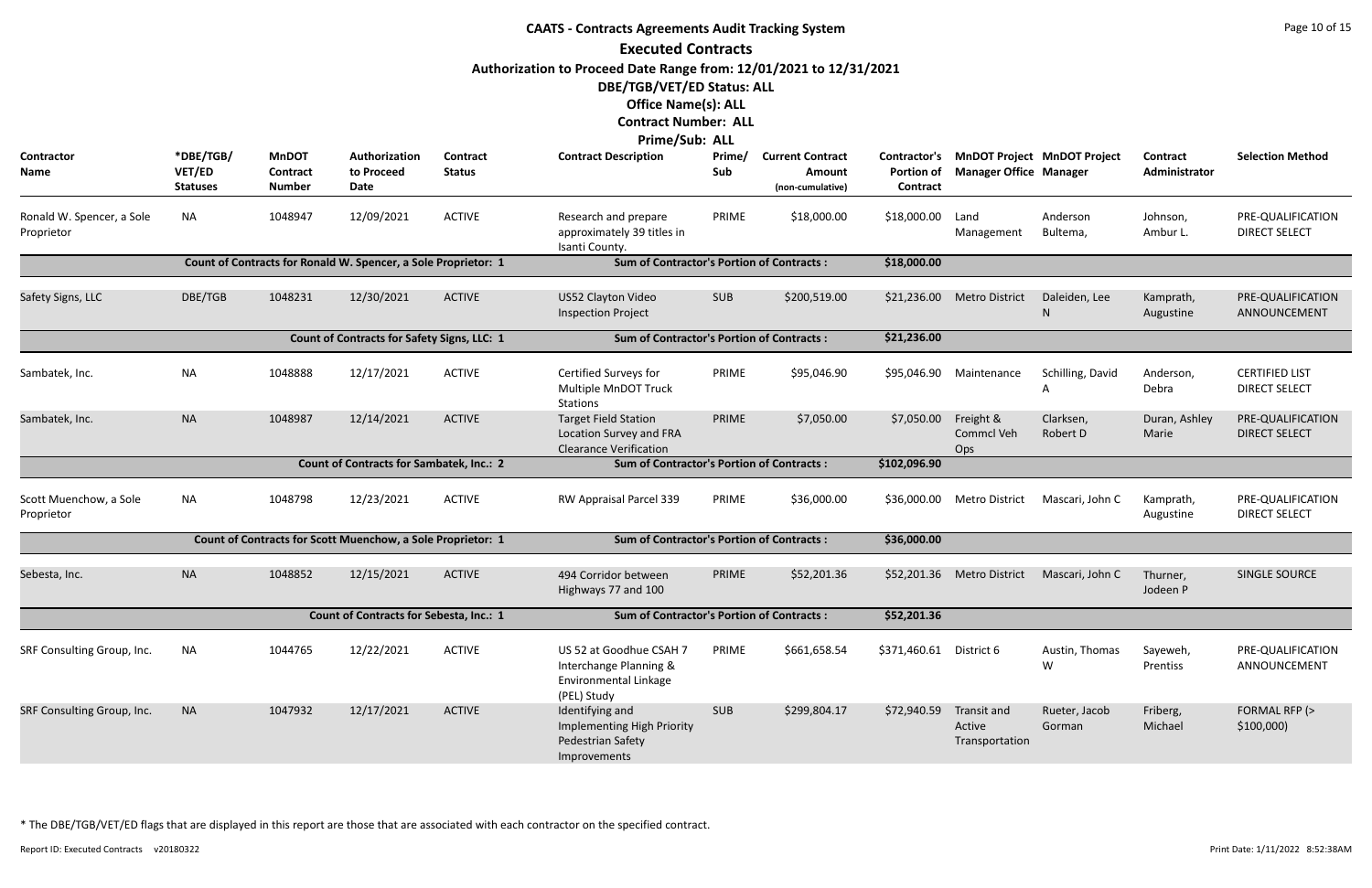# **CAATS - Contracts Agreements Audit Tracking System Executed Contracts Authorization to Proceed Date Range from: 12/01/2021 to 12/31/2021 DBE/TGB/VET/ED Status: ALL Office Name(s): ALL**

#### **Contract Number: ALL Prime/Sub: ALL**

| Contractor<br><b>Name</b>                | *DBE/TGB/<br><b>VET/ED</b><br><b>Statuses</b> | <b>MnDOT</b><br>Contract<br><b>Number</b>                   | Authorization<br>to Proceed<br>Date | Contract<br><b>Status</b> | <u>, , ,,,,,,,</u> ,,,,,<br><b>Contract Description</b>                                                                           | <u>льь</u><br>Prime/<br>Sub | <b>Current Contract</b><br>Amount<br>(non-cumulative) | <b>Contractor's</b><br><b>Portion of</b><br>Contract | <b>MnDOT Project MnDOT Project</b><br><b>Manager Office Manager</b> |                          | <b>Contract</b><br>Administrator | <b>Selection Method</b>                   |
|------------------------------------------|-----------------------------------------------|-------------------------------------------------------------|-------------------------------------|---------------------------|-----------------------------------------------------------------------------------------------------------------------------------|-----------------------------|-------------------------------------------------------|------------------------------------------------------|---------------------------------------------------------------------|--------------------------|----------------------------------|-------------------------------------------|
| SRF Consulting Group, Inc.               | <b>NA</b>                                     | 1047655                                                     | 12/10/2021                          | <b>ACTIVE</b>             | London Road from 26th<br>Avenue East to 60th<br>Avenue East and<br>Roundabouts                                                    | <b>SUB</b>                  | \$860,479.73                                          | \$268,731.65                                         | District 1                                                          | Lamb, Thomas<br>Milton   | Paulson, Jerald<br>D             | FORMAL RFP (><br>\$100,000                |
| SRF Consulting Group, Inc.               | <b>NA</b>                                     | 1047821                                                     | 12/09/2021                          | <b>ACTIVE</b>             | <b>District Wide Snow Fence</b><br>Design and Environmental                                                                       | PRIME                       | \$169,384.60                                          | \$169,384.60                                         | District 4                                                          | Oyster, Kalob<br>Joeb    | Anderson,<br>Debra               | FORMAL RFP (><br>\$100,000                |
|                                          |                                               | Count of Contracts for SRF Consulting Group, Inc.: 4        |                                     |                           | <b>Sum of Contractor's Portion of Contracts:</b>                                                                                  |                             |                                                       | \$882,517.45                                         |                                                                     |                          |                                  |                                           |
| Stonebrooke Engineering,<br>Inc.         | DBE/TGB                                       | 1048576                                                     | 12/28/2021                          | <b>ACTIVE</b>             | Pipestone TH 30 ICE Study                                                                                                         | PRIME                       | \$45,949.80                                           | \$45,949.80                                          | District 8                                                          | Weller, Derek<br>Randall | Weller, Derek<br>Randall         | PRE-QUALIFICATION<br><b>DIRECT SELECT</b> |
| Stonebrooke Engineering,<br>Inc.         | DBE/TGB                                       | 1047800                                                     | 12/27/2021                          | <b>ACTIVE</b>             | Preliminary and Detail<br>Design for State Project<br>(SP) 4308-36                                                                | <b>SUB</b>                  | \$457,511.86                                          |                                                      | District 8                                                          | Mages, Jacob<br>Wayne    | Weller, Derek<br>Randall         | PRE-QUALIFICATION<br>ANNOUNCEMENT         |
|                                          |                                               | Count of Contracts for Stonebrooke Engineering, Inc.: 2     |                                     |                           | <b>Sum of Contractor's Portion of Contracts:</b>                                                                                  |                             |                                                       | \$45,949.80                                          |                                                                     |                          |                                  |                                           |
| Strata Morph Geoexploration, NA<br>Inc.  |                                               | 1048728                                                     | 12/07/2021                          | <b>ACTIVE</b>             | Geomorphology Study for<br><b>Blatnik Bridge Alternatives</b><br><b>Study Project</b>                                             | SUB                         | \$45,669.20                                           |                                                      | Environmental<br>Stewardship                                        | Abel, Elizabeth<br>Jean  | Wong, Dennis                     | PRE-QUALIFICATION<br><b>DIRECT SELECT</b> |
|                                          |                                               | Count of Contracts for Strata Morph Geoexploration, Inc.: 1 |                                     |                           | <b>Sum of Contractor's Portion of Contracts:</b>                                                                                  |                             |                                                       |                                                      |                                                                     |                          |                                  |                                           |
| <b>Streamline Associates, LLC</b>        | <b>NA</b>                                     | 1048815                                                     | 12/09/2021                          | <b>ACTIVE</b>             | Phase I and II<br>Architecture/History<br>Investigations for TH 23<br><b>Bridge Replacement</b>                                   | PRIME                       | \$19,007.00                                           | \$19,007.00                                          | Environmental<br>Stewardship                                        | Abel, Elizabeth<br>Jean  | Wong, Dennis                     | PRE-QUALIFICATION<br><b>DIRECT SELECT</b> |
|                                          |                                               | <b>Count of Contracts for Streamline Associates, LLC: 1</b> |                                     |                           | <b>Sum of Contractor's Portion of Contracts:</b>                                                                                  |                             |                                                       | \$19,007.00                                          |                                                                     |                          |                                  |                                           |
| Terracon Consultants, Inc.               | NA                                            | 1048884                                                     | 12/16/2021                          | <b>ACTIVE</b>             | Dodge Center Truck Station<br>Brine Building Asbestos &<br><b>Regulated Waste</b><br><b>Assessment for Building</b><br>Demolition | PRIME                       | \$3,657.65                                            | \$3,657.65                                           | Environmental<br>Stewardship                                        | Klein,<br>Jacqueline     | Anderson,<br>Debra               | PRE-QUALIFICATION<br><b>DIRECT SELECT</b> |
|                                          |                                               | Count of Contracts for Terracon Consultants, Inc.: 1        |                                     |                           | <b>Sum of Contractor's Portion of Contracts:</b>                                                                                  |                             |                                                       | \$3,657.65                                           |                                                                     |                          |                                  |                                           |
| The Dieringer Research Group NA<br>(DRG) |                                               | 1047724                                                     | 12/23/2021                          | <b>ACTIVE</b>             | 2021 Omnibus Study                                                                                                                | PRIME                       | \$132,777.38                                          | \$132,777.38                                         | Communicatio<br>ns & Public<br>Engagmt                              | Lassila, Nathan          | Wong, Dennis                     | FORMAL RFP (><br>\$100,000                |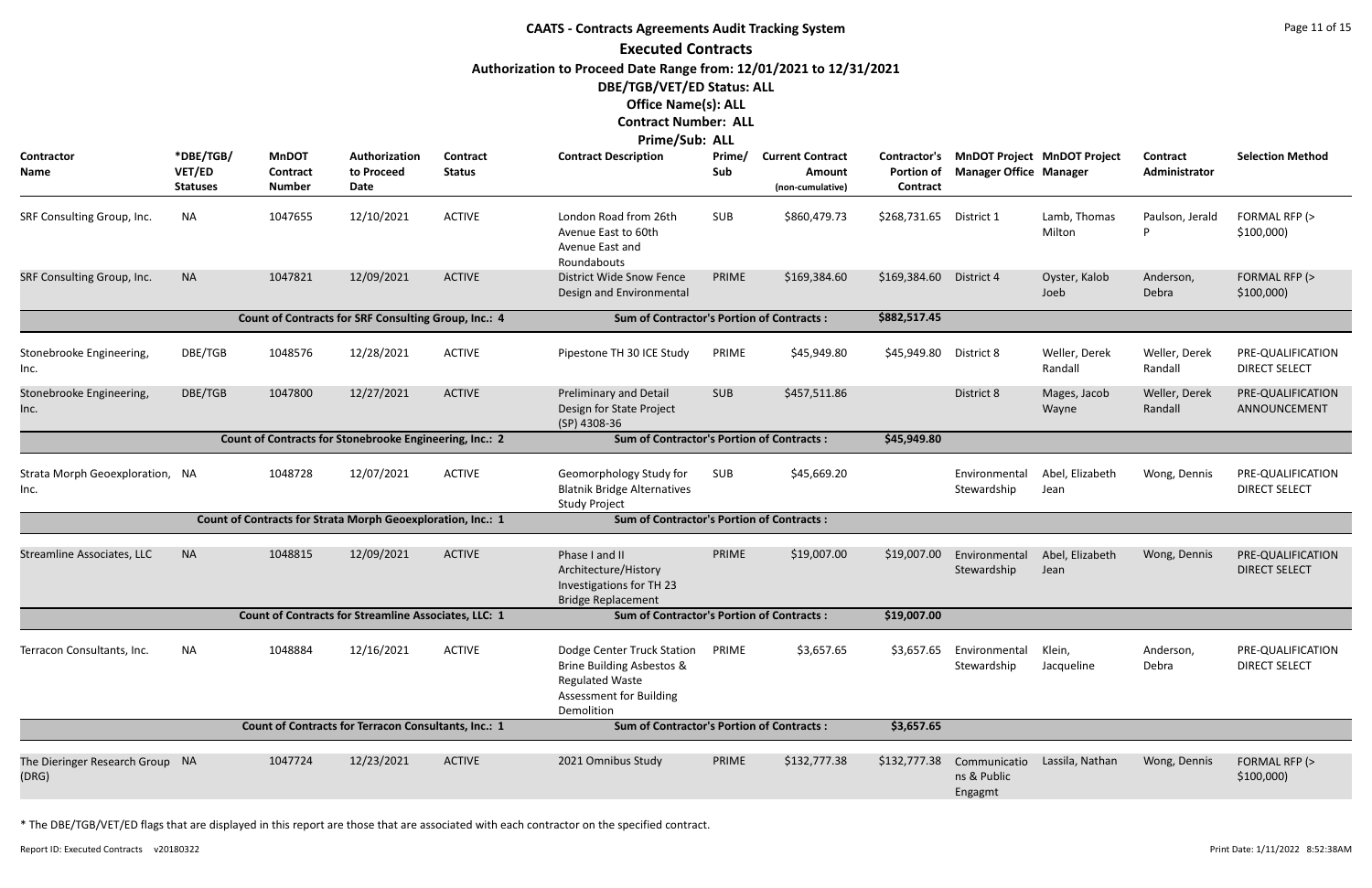|                                                       | <b>CAATS - Contracts Agreements Audit Tracking System</b><br><b>Executed Contracts</b> |                                                                              |                                     |                                  |                                                                                                                                                                                                                |               |                                                              |                               |                                        |                                          |                           |                                             |  |
|-------------------------------------------------------|----------------------------------------------------------------------------------------|------------------------------------------------------------------------------|-------------------------------------|----------------------------------|----------------------------------------------------------------------------------------------------------------------------------------------------------------------------------------------------------------|---------------|--------------------------------------------------------------|-------------------------------|----------------------------------------|------------------------------------------|---------------------------|---------------------------------------------|--|
| Contractor<br>Name                                    | *DBE/TGB/<br>VET/ED<br><b>Statuses</b>                                                 | <b>MnDOT</b><br>Contract<br><b>Number</b>                                    | Authorization<br>to Proceed<br>Date | <b>Contract</b><br><b>Status</b> | Authorization to Proceed Date Range from: 12/01/2021 to 12/31/2021<br>DBE/TGB/VET/ED Status: ALL<br><b>Office Name(s): ALL</b><br><b>Contract Number: ALL</b><br>Prime/Sub: ALL<br><b>Contract Description</b> | Prime/<br>Sub | <b>Current Contract</b><br><b>Amount</b><br>(non-cumulative) | <b>Portion of</b><br>Contract | <b>Manager Office Manager</b>          | Contractor's MnDOT Project MnDOT Project | Contract<br>Administrator | <b>Selection Method</b>                     |  |
|                                                       |                                                                                        | Count of Contracts for The Dieringer Research Group (DRG): 1                 |                                     |                                  | <b>Sum of Contractor's Portion of Contracts:</b>                                                                                                                                                               |               |                                                              | \$132,777.38                  |                                        |                                          |                           |                                             |  |
| The Participation Company<br><b>LLC</b>               | <b>NA</b>                                                                              | 1049202                                                                      | 12/23/2021                          | <b>ACTIVE</b>                    | Public Engagement That<br>Works for MnDOT Training                                                                                                                                                             | PRIME         | \$15,900.00                                                  | \$15,900.00                   | Communicatio<br>ns & Public<br>Engagmt | Raduenz,<br>Renee                        | Duran, Ashley<br>Marie    | PRE-QUALIFICATION<br><b>DIRECT SELECT</b>   |  |
|                                                       |                                                                                        | <b>Count of Contracts for The Participation Company LLC: 1</b>               |                                     |                                  | <b>Sum of Contractor's Portion of Contracts:</b>                                                                                                                                                               |               |                                                              | \$15,900.00                   |                                        |                                          |                           |                                             |  |
| The Public Policy Project LLC                         | <b>NA</b>                                                                              | 1045178                                                                      | 12/22/2021                          | <b>ACTIVE</b>                    | Hwy 252/194<br><b>Environmental EIS</b>                                                                                                                                                                        | <b>SUB</b>    | \$6,638,026.48                                               |                               | <b>Metro District</b>                  | Adams, Jerome                            | Kamprath,<br>Augustine    | FORMAL RFP (><br>\$100,000                  |  |
|                                                       |                                                                                        | Count of Contracts for The Public Policy Project LLC: 1                      |                                     |                                  | <b>Sum of Contractor's Portion of Contracts:</b>                                                                                                                                                               |               |                                                              |                               |                                        |                                          |                           |                                             |  |
| The Transtec Group, Inc.                              | <b>NA</b>                                                                              | 1047755                                                                      | 12/27/2021                          | <b>ACTIVE</b>                    | Veta Enhancements for<br><b>MDMS Standardized</b><br>Platform and Web<br>Conversion                                                                                                                            | PRIME         | \$987,995.61                                                 | \$987,995.61                  | Research and<br>Innovation             | Sindt, Matthew<br>George                 | Brand, Melissa<br>Marie   | SINGLE SOURCE                               |  |
|                                                       |                                                                                        | Count of Contracts for The Transtec Group, Inc.: 1                           |                                     |                                  | <b>Sum of Contractor's Portion of Contracts:</b>                                                                                                                                                               |               |                                                              | \$987,995.61                  |                                        |                                          |                           |                                             |  |
| Tiny Lion Productions, LLC                            | <b>NA</b>                                                                              | 1048819                                                                      | 12/09/2021                          | <b>CLOSED</b>                    | Lobby Project Training<br>Video                                                                                                                                                                                | PRIME         | \$500.00                                                     | \$500.00                      | Administration                         | Kreft, Nicholas                          | Wong, Dennis              | <b>ANNUAL PLAN</b><br><b>CONTRACT</b>       |  |
|                                                       |                                                                                        | <b>Count of Contracts for Tiny Lion Productions, LLC: 1</b>                  |                                     |                                  | <b>Sum of Contractor's Portion of Contracts:</b>                                                                                                                                                               |               |                                                              | \$500.00                      |                                        |                                          |                           |                                             |  |
| Toltz, King, Duvall, Anderson<br>and Associates, Inc. | <b>NA</b>                                                                              | 1035065W05 12/22/2021                                                        |                                     | <b>ACTIVE</b>                    | I-35 Hinckley Unbonded<br>Concrete Overlay                                                                                                                                                                     | PRIME         | \$643,170.09                                                 | \$573,738.08                  | District 1                             | Fredrickson,<br>Derek D                  | Arneson, Kelly<br>A       | <b>MASTER CONTRACT</b><br><b>WORK ORDER</b> |  |
|                                                       |                                                                                        | Count of Contracts for Toltz, King, Duvall, Anderson and Associates, Inc.: 1 |                                     |                                  | <b>Sum of Contractor's Portion of Contracts:</b>                                                                                                                                                               |               |                                                              | \$573,738.08                  |                                        |                                          |                           |                                             |  |
| <b>Twin Ports</b><br>Environmental/Construction,      | <b>NA</b>                                                                              | 1048860                                                                      | 12/02/2021                          | <b>ACTIVE</b>                    | <b>Hermantown Parcel</b><br>Regulated Waste Removal,<br>Well Sealing, and<br>Subsurface Sewage<br><b>Treatment System Closure</b><br>for Building Demolition                                                   | <b>SUB</b>    | \$65,691.66                                                  | \$21,810.00                   | Environmental<br>Stewardship           | Allen-Murley,<br>Summer Sara             | Anderson,<br>Debra        | PRE-QUALIFICATION<br><b>DIRECT SELECT</b>   |  |
|                                                       |                                                                                        | Count of Contracts for Twin Ports Environmental/Construction, LLC: 1         |                                     |                                  | <b>Sum of Contractor's Portion of Contracts:</b>                                                                                                                                                               |               |                                                              | \$21,810.00                   |                                        |                                          |                           |                                             |  |
| University of Minnesota                               | <b>NA</b>                                                                              | 1036342W40 12/23/2021                                                        |                                     | <b>ACTIVE</b>                    | <b>Steel Pipe Standards</b>                                                                                                                                                                                    | PRIME         | \$17,750.00                                                  | \$17,750.00                   | <b>Bridges</b>                         | Rowekamp,<br>Paul Allen                  | Brand, Melissa<br>Marie   | <b>MASTER CONTRACT</b><br><b>WORK ORDER</b> |  |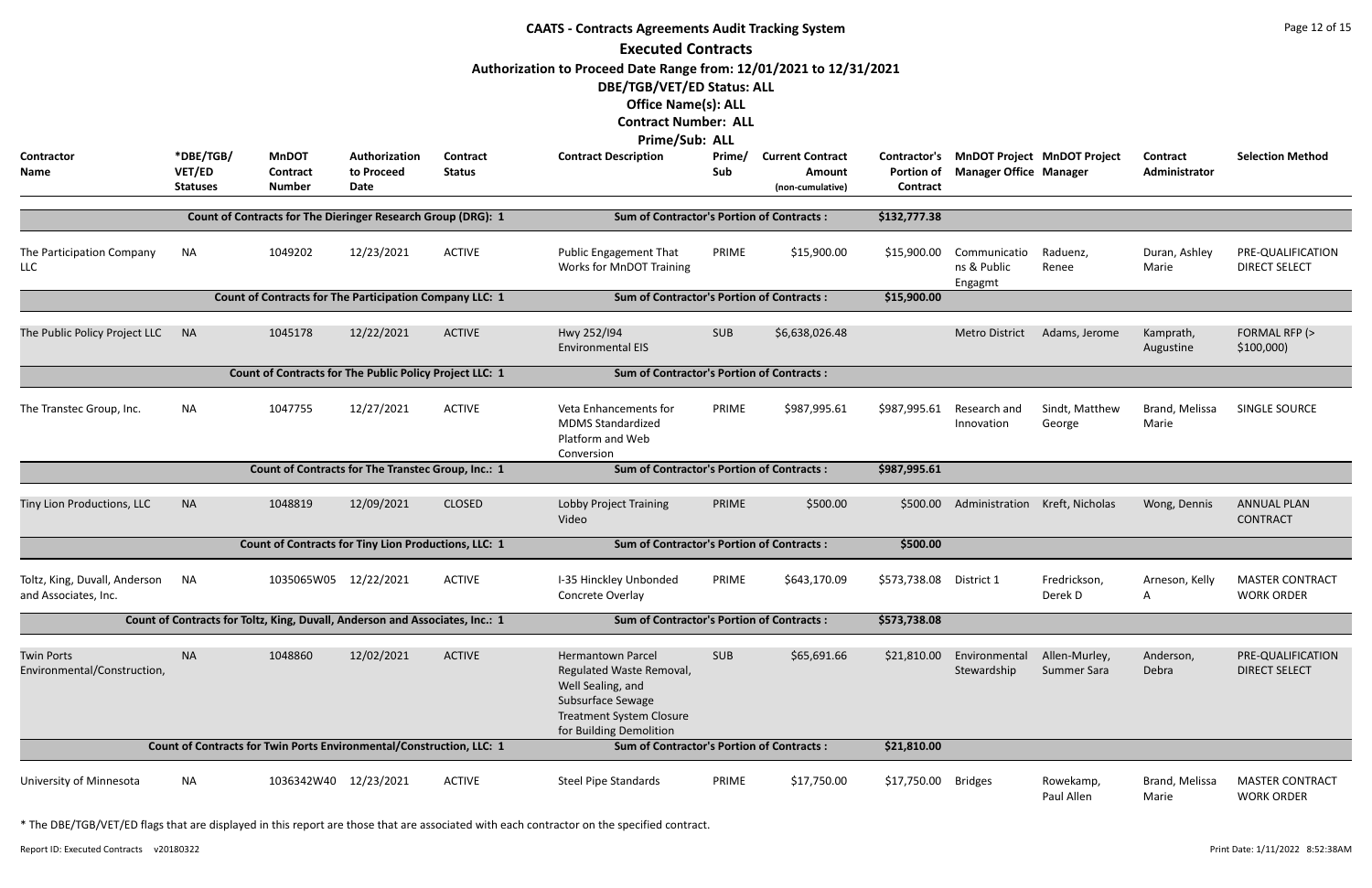| <b>CAATS - Contracts Agreements Audit Tracking System</b><br><b>Executed Contracts</b><br>Authorization to Proceed Date Range from: 12/01/2021 to 12/31/2021<br>DBE/TGB/VET/ED Status: ALL |                     |                                                                  |                                                  |                                  |                                                                                                                              |               |                                          |                                   |                                                                     | Page 13 of 15             |                           |                                             |
|--------------------------------------------------------------------------------------------------------------------------------------------------------------------------------------------|---------------------|------------------------------------------------------------------|--------------------------------------------------|----------------------------------|------------------------------------------------------------------------------------------------------------------------------|---------------|------------------------------------------|-----------------------------------|---------------------------------------------------------------------|---------------------------|---------------------------|---------------------------------------------|
| <b>Contractor</b><br>Name                                                                                                                                                                  | *DBE/TGB/<br>VET/ED | <b>MnDOT</b><br><b>Contract</b>                                  | Authorization<br>to Proceed                      | <b>Contract</b><br><b>Status</b> | <b>Office Name(s): ALL</b><br><b>Contract Number: ALL</b><br><b>Prime/Sub: ALL</b><br><b>Contract Description</b>            | Prime/<br>Sub | <b>Current Contract</b><br><b>Amount</b> | Contractor's<br><b>Portion of</b> | <b>MnDOT Project MnDOT Project</b><br><b>Manager Office Manager</b> |                           | Contract<br>Administrator | <b>Selection Method</b>                     |
|                                                                                                                                                                                            | <b>Statuses</b>     | <b>Number</b>                                                    | <b>Date</b>                                      |                                  |                                                                                                                              |               | (non-cumulative)                         | Contract                          |                                                                     |                           |                           |                                             |
|                                                                                                                                                                                            |                     | <b>Count of Contracts for University of Minnesota: 1</b>         |                                                  |                                  | <b>Sum of Contractor's Portion of Contracts:</b>                                                                             |               |                                          | \$17,750.00                       |                                                                     |                           |                           |                                             |
| University of New Hampshire                                                                                                                                                                | - NA                | 1036343W05 12/21/2021                                            |                                                  | <b>ACTIVE</b>                    | <b>Density Profiling System</b><br>Pooled Fund Study: Data<br><b>Statistical Analysis and</b><br>Protocol<br>Recommendations | PRIME         | \$121,038.00                             | \$121,038.00                      | Research and<br>Innovation                                          | Sindt, Matthew<br>George  | Brand, Melissa<br>Marie   | <b>MASTER CONTRACT</b><br><b>WORK ORDER</b> |
| University of New Hampshire                                                                                                                                                                | NA                  | 1036343W03                                                       | 12/20/2021                                       | <b>ACTIVE</b>                    | <b>Flooded Pavements</b><br>Assessment App - Phase 2                                                                         | PRIME         | \$200,234.00                             | \$200,234.00                      | Research and<br>Innovation                                          | Sindt, Matthew<br>George  | Brand, Melissa<br>Marie   | <b>MASTER CONTRACT</b><br><b>WORK ORDER</b> |
|                                                                                                                                                                                            |                     | <b>Count of Contracts for University of New Hampshire: 2</b>     |                                                  |                                  | <b>Sum of Contractor's Portion of Contracts:</b>                                                                             |               |                                          | \$321,272.00                      |                                                                     |                           |                           |                                             |
| Vault Medical Services, PA                                                                                                                                                                 | <b>NA</b>           | 1049197                                                          | 12/23/2021                                       | <b>ACTIVE</b>                    | COVID-19 Test Kits #10<br>(At-Home; Individual UPS<br>Return)                                                                | PRIME         | \$10,710.00                              | \$10,710.00                       | Maintenance                                                         | Falgren, Jed A            | Brand, Melissa<br>Marie   | <b>OTHER AGENCY</b><br><b>WORK ORDER</b>    |
| Vault Medical Services, PA                                                                                                                                                                 | <b>NA</b>           | 1049144                                                          | 12/20/2021                                       | <b>ACTIVE</b>                    | COVID-19 Test Kits #9<br>[Self-Managed On-Site,<br>Bulk UPS Return]                                                          | PRIME         | \$319,069.80                             | \$319,069.80                      | Maintenance                                                         | Falgren, Jed A            | Brand, Melissa<br>Marie   | <b>OTHER AGENCY</b><br><b>WORK ORDER</b>    |
| Vault Medical Services, PA                                                                                                                                                                 | <b>NA</b>           | 1048897                                                          | 12/10/2021                                       | <b>ACTIVE</b>                    | COVID-19 Test Kits #7<br>[Self-Managed On-Site,<br><b>Bulk UPS Return]</b>                                                   | PRIME         | \$278,679.36                             | \$278,679.36                      | Maintenance                                                         | Falgren, Jed A            | Brand, Melissa<br>Marie   | <b>OTHER AGENCY</b><br><b>WORK ORDER</b>    |
| Vault Medical Services, PA                                                                                                                                                                 | <b>NA</b>           | 1049006                                                          | 12/03/2021                                       | <b>ACTIVE</b>                    | COVID-19 Test Kits #8<br>(At-Home; Individual UPS<br>Return)                                                                 | PRIME         | \$13,328.00                              | \$13,328.00                       | Maintenance                                                         | Falgren, Jed A            | Brand, Melissa<br>Marie   | <b>OTHER AGENCY</b><br><b>WORK ORDER</b>    |
|                                                                                                                                                                                            |                     | <b>Count of Contracts for Vault Medical Services, PA: 4</b>      |                                                  |                                  | <b>Sum of Contractor's Portion of Contracts:</b>                                                                             |               |                                          | \$621,787.16                      |                                                                     |                           |                           |                                             |
| Virginia Tech Transportation<br>Institute                                                                                                                                                  | <b>NA</b>           | 1048832                                                          | 12/13/2021                                       | <b>ACTIVE</b>                    | Clear Roads Entry-Level<br><b>Driver Training</b><br>Train-the-Trainer Webinars                                              | PRIME         | \$4,992.00                               | \$4,992.00                        | Research and<br>Innovation                                          | Sindt, Matthew<br>George  | Brand, Melissa<br>Marie   | <b>JOINT POWER</b>                          |
|                                                                                                                                                                                            |                     | Count of Contracts for Virginia Tech Transportation Institute: 1 |                                                  |                                  | <b>Sum of Contractor's Portion of Contracts:</b>                                                                             |               |                                          | \$4,992.00                        |                                                                     |                           |                           |                                             |
| WSB & Associates, Inc.                                                                                                                                                                     | <b>NA</b>           | 1049161                                                          | 12/23/2021                                       | <b>ACTIVE</b>                    | <b>CPM Schedule Review</b>                                                                                                   | PRIME         | \$24,930.35                              | \$24,930.35                       | <b>Metro District</b>                                               | Berreth, Alison<br>Nicole | Traxler,<br>Leonard A     | PRE-QUALIFICATION<br><b>DIRECT SELECT</b>   |
| WSB & Associates, Inc.                                                                                                                                                                     | <b>NA</b>           | 1036880                                                          | 12/03/2021                                       | <b>ACTIVE</b>                    | US 10/75 Reconstruction                                                                                                      | PRIME         | \$1,024,181.97                           | \$550,623.02                      | District 4                                                          | Knopf, Justin D           | Arneson, Kelly<br>A       | FORMAL RFP (><br>\$100,000                  |
|                                                                                                                                                                                            |                     |                                                                  | Count of Contracts for WSB & Associates, Inc.: 2 |                                  | <b>Sum of Contractor's Portion of Contracts:</b>                                                                             |               |                                          | \$575,553.37                      |                                                                     |                           |                           |                                             |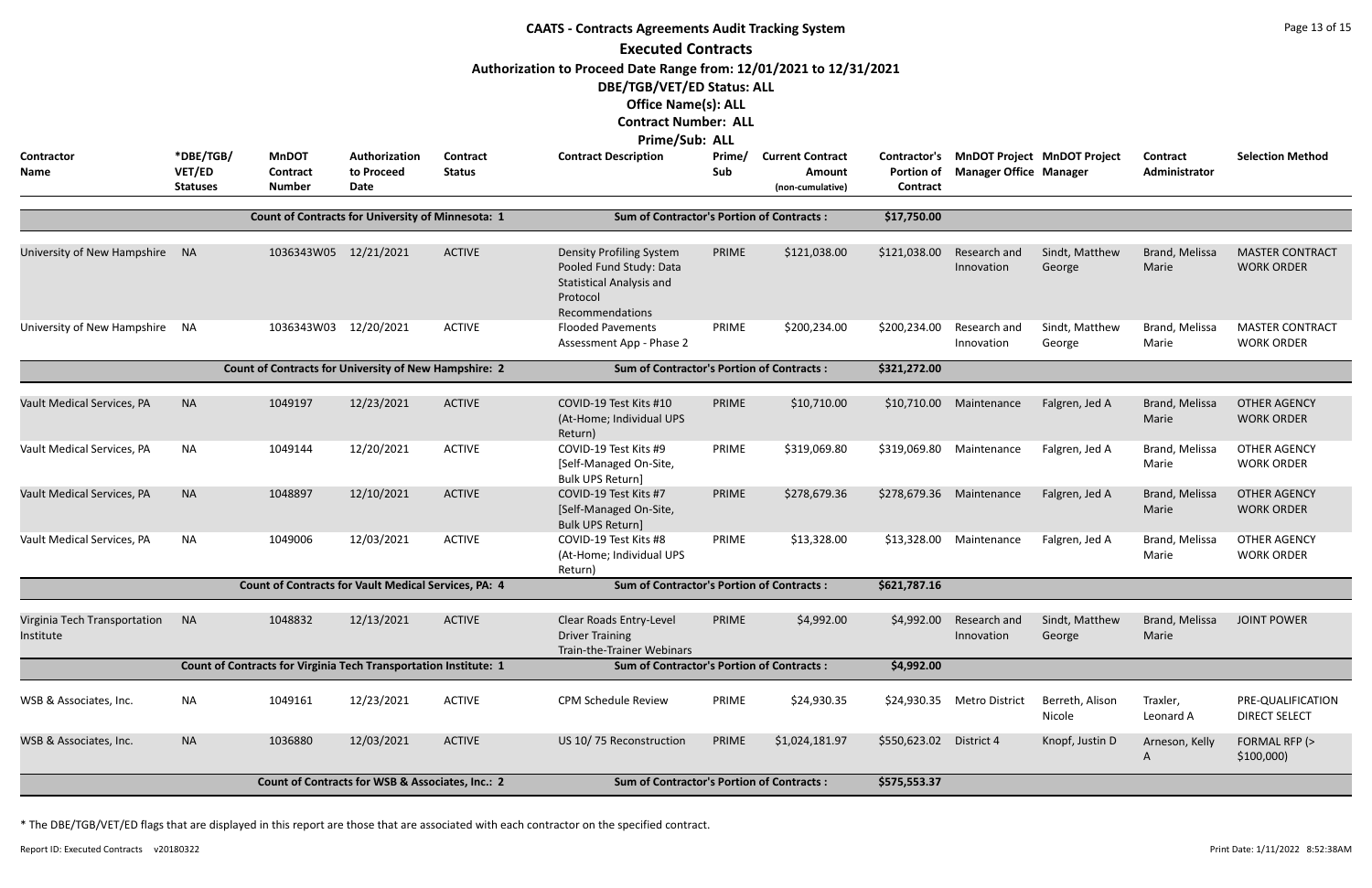|                                                |                                        |                                                  |                                                                |                           | <b>CAATS - Contracts Agreements Audit Tracking System</b>                                        |               |                                                       |                                        |                               |                                    |                           | Page 14 of 15                             |
|------------------------------------------------|----------------------------------------|--------------------------------------------------|----------------------------------------------------------------|---------------------------|--------------------------------------------------------------------------------------------------|---------------|-------------------------------------------------------|----------------------------------------|-------------------------------|------------------------------------|---------------------------|-------------------------------------------|
|                                                |                                        |                                                  |                                                                |                           | <b>Executed Contracts</b>                                                                        |               |                                                       |                                        |                               |                                    |                           |                                           |
|                                                |                                        |                                                  |                                                                |                           | Authorization to Proceed Date Range from: 12/01/2021 to 12/31/2021                               |               |                                                       |                                        |                               |                                    |                           |                                           |
|                                                |                                        |                                                  |                                                                |                           | DBE/TGB/VET/ED Status: ALL                                                                       |               |                                                       |                                        |                               |                                    |                           |                                           |
|                                                |                                        |                                                  |                                                                |                           | <b>Office Name(s): ALL</b>                                                                       |               |                                                       |                                        |                               |                                    |                           |                                           |
|                                                |                                        |                                                  |                                                                |                           | <b>Contract Number: ALL</b>                                                                      |               |                                                       |                                        |                               |                                    |                           |                                           |
| <b>Contractor</b><br><b>Name</b>               | *DBE/TGB/<br>VET/ED<br><b>Statuses</b> | <b>MnDOT</b><br><b>Contract</b><br><b>Number</b> | Authorization<br>to Proceed<br>Date                            | Contract<br><b>Status</b> | <b>Prime/Sub: ALL</b><br><b>Contract Description</b>                                             | Prime/<br>Sub | <b>Current Contract</b><br>Amount<br>(non-cumulative) | Contractor's<br>Portion of<br>Contract | <b>Manager Office Manager</b> | <b>MnDOT Project MnDOT Project</b> | Contract<br>Administrator | <b>Selection Method</b>                   |
| WSP USA, Inc.                                  | <b>NA</b>                              | 1048877                                          | 12/10/2021                                                     | <b>ACTIVE</b>             | Phase II ESA                                                                                     | PRIME         | \$82,545.19                                           | \$82,545.19                            | Environmental<br>Stewardship  | Boben, Carolyn<br>Lorraine         | Anderson,<br>Debra        | PRE-QUALIFICATION<br><b>DIRECT SELECT</b> |
|                                                |                                        |                                                  | Count of Contracts for WSP USA, Inc.: 1                        |                           | <b>Sum of Contractor's Portion of Contracts:</b>                                                 |               |                                                       | \$82,545.19                            |                               |                                    |                           |                                           |
| Z Companies, Inc. dba Zan<br><b>Associates</b> | DBE/TGB                                | 1044765                                          | 12/22/2021                                                     | <b>ACTIVE</b>             | US 52 at Goodhue CSAH 7<br>Interchange Planning &<br><b>Environmental Linkage</b><br>(PEL) Study | <b>SUB</b>    | \$661,658.54                                          | \$96,536.69                            | District 6                    | Austin, Thomas<br>W                | Sayeweh,<br>Prentiss      | PRE-QUALIFICATION<br>ANNOUNCEMENT         |
| Z Companies, Inc. dba Zan<br>Associates        | DBE/TGB                                | 1048204                                          | 12/21/2021                                                     | <b>ACTIVE</b>             | East 7th/Arcade Street<br>Communication and<br>Engagement                                        | PRIME         | \$410,003.05                                          | \$362,479.05                           | <b>Metro District</b>         | Walker, Kevin<br>Wayne             | Traxler,<br>Leonard A     | PRE-QUALIFICATION<br>ANNOUNCEMENT         |
| Z Companies, Inc. dba Zan<br><b>Associates</b> | DBE/TGB                                | 1044223                                          | 12/17/2021                                                     | <b>ACTIVE</b>             | <b>MnDOT Training Center</b><br>Master Plan                                                      | <b>SUB</b>    | \$293,942.08                                          | \$17,941.90                            | Maintenance                   | Schilling, David                   | Anderson,<br>Debra        | FORMAL RFP (><br>\$100,000                |
|                                                |                                        |                                                  | Count of Contracts for Z Companies, Inc. dba Zan Associates: 3 |                           | <b>Sum of Contractor's Portion of Contracts:</b>                                                 |               |                                                       | \$476,957.64                           |                               |                                    |                           |                                           |